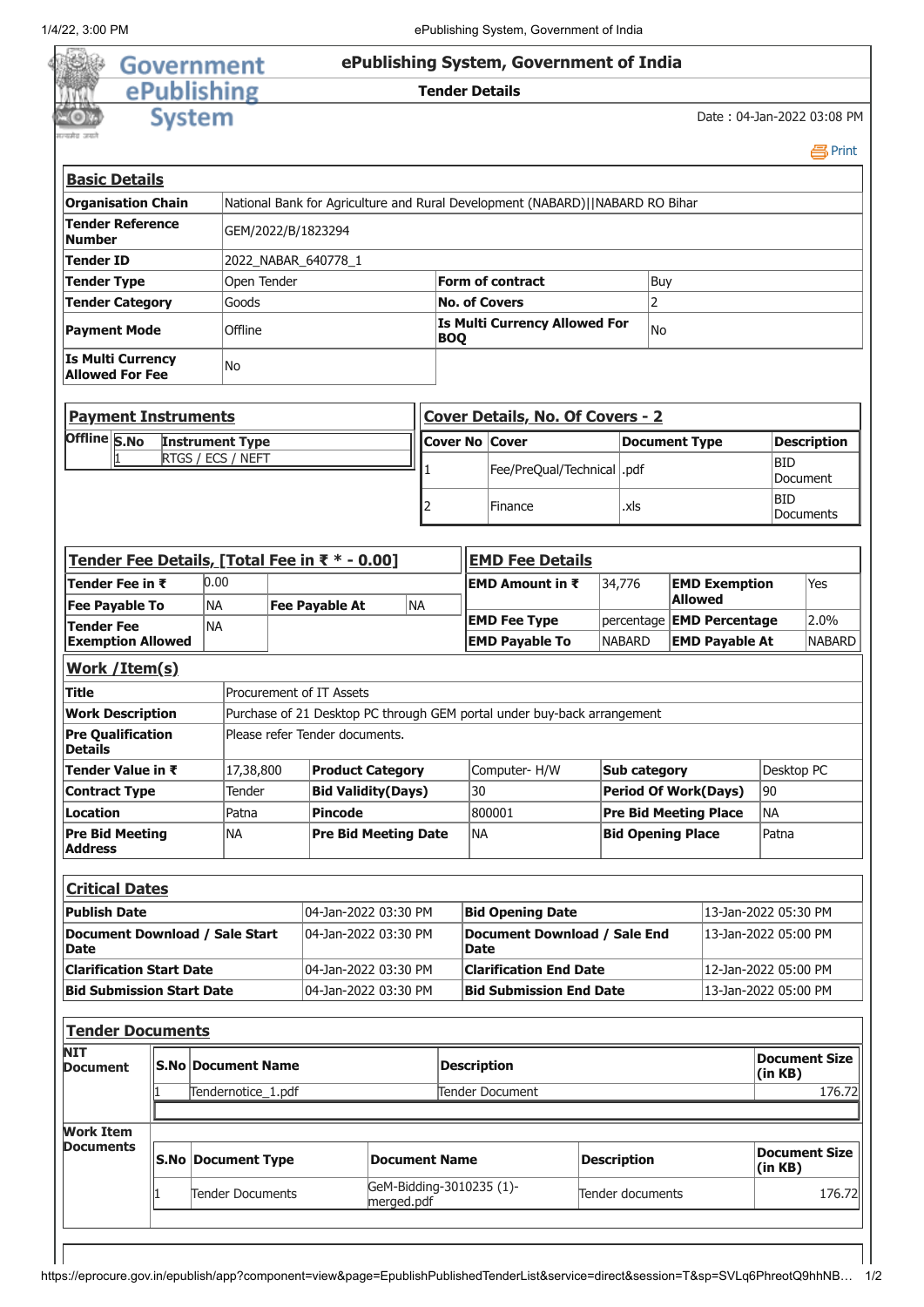| <b>Tender Inviting Authority</b>                 |  |  |  |  |  |
|--------------------------------------------------|--|--|--|--|--|
| Baidya Nath Singh<br><b>Name</b>                 |  |  |  |  |  |
| <b>Address</b><br>NABARD, Bihar RO, Patna-800001 |  |  |  |  |  |
| <b>Tender Creator Details</b>                    |  |  |  |  |  |
| Kameshwar Singh<br><b>Created By</b>             |  |  |  |  |  |
| Designation<br>Manager                           |  |  |  |  |  |
| <b>Created Date</b><br>04-Jan-2022 03:03 PM      |  |  |  |  |  |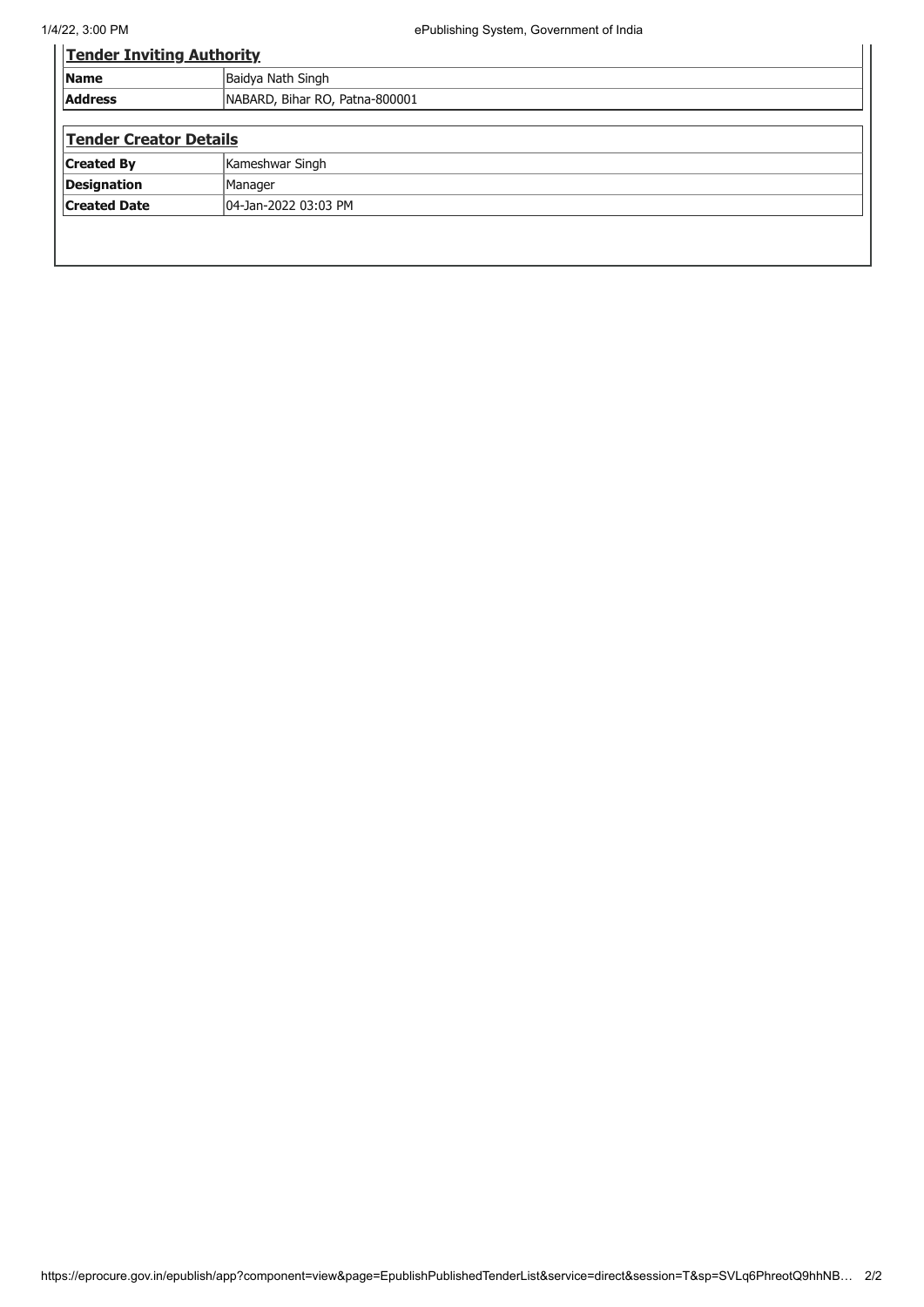



Bid Number: GEM/2022/B/1823294 Dated: 04-01-2022

# **Bid Document**

|                                                                                 | <b>Bid Details</b>                                                                                                                                                                                                                                                                                                                                                                                                                                                                                                                                                               |  |  |
|---------------------------------------------------------------------------------|----------------------------------------------------------------------------------------------------------------------------------------------------------------------------------------------------------------------------------------------------------------------------------------------------------------------------------------------------------------------------------------------------------------------------------------------------------------------------------------------------------------------------------------------------------------------------------|--|--|
| <b>Bid End Date/Time</b>                                                        | 13-01-2022 17:00:00                                                                                                                                                                                                                                                                                                                                                                                                                                                                                                                                                              |  |  |
| <b>Bid Opening Date/Time</b>                                                    | 13-01-2022 17:30:00                                                                                                                                                                                                                                                                                                                                                                                                                                                                                                                                                              |  |  |
| <b>Bid Life Cycle (From Publish Date)</b>                                       | 90 (Days)                                                                                                                                                                                                                                                                                                                                                                                                                                                                                                                                                                        |  |  |
| <b>Bid Offer Validity (From End Date)</b>                                       | 30 (Days)                                                                                                                                                                                                                                                                                                                                                                                                                                                                                                                                                                        |  |  |
| <b>Ministry/State Name</b>                                                      | Ministry Of Finance                                                                                                                                                                                                                                                                                                                                                                                                                                                                                                                                                              |  |  |
| <b>Department Name</b>                                                          | Department Of Financial Services                                                                                                                                                                                                                                                                                                                                                                                                                                                                                                                                                 |  |  |
| <b>Organisation Name</b>                                                        | National Bank For Agriculture And Ruraldevelopment                                                                                                                                                                                                                                                                                                                                                                                                                                                                                                                               |  |  |
| <b>Office Name</b>                                                              | Nabard Bihar Ro Patna                                                                                                                                                                                                                                                                                                                                                                                                                                                                                                                                                            |  |  |
| <b>Total Quantity</b>                                                           | 21                                                                                                                                                                                                                                                                                                                                                                                                                                                                                                                                                                               |  |  |
| <b>Item Category</b>                                                            | Desktop Computers (Q2) ()                                                                                                                                                                                                                                                                                                                                                                                                                                                                                                                                                        |  |  |
| Minimum Average Annual Turnover of the<br><b>Bidder</b>                         | 8 Lakh (s)                                                                                                                                                                                                                                                                                                                                                                                                                                                                                                                                                                       |  |  |
| <b>OEM Average Turnover (Last 3 Years)</b>                                      | 68 Lakh (s)                                                                                                                                                                                                                                                                                                                                                                                                                                                                                                                                                                      |  |  |
| <b>Years of Past Experience required</b>                                        | 3 Year (s)                                                                                                                                                                                                                                                                                                                                                                                                                                                                                                                                                                       |  |  |
| <b>MSE Exemption for Years of Experience and</b><br><b>Turnover</b>             | No                                                                                                                                                                                                                                                                                                                                                                                                                                                                                                                                                                               |  |  |
| <b>Startup Exemption for Years of Experience</b><br>and Turnover                | No                                                                                                                                                                                                                                                                                                                                                                                                                                                                                                                                                                               |  |  |
| <b>Document required from seller</b>                                            | Experience Criteria, Past Performance, Bidder<br>Turnover, Certificate (Requested in ATC), OEM Authorization<br>Certificate, OEM Annual Turnover, Additional Doc 1<br>(Requested in ATC), Additional Doc 2 (Requested in<br>ATC), Additional Doc 3 (Requested in ATC), Additional Doc 4<br>(Requested in ATC), Compliance of BoQ specification and<br>supporting document<br>*In case any bidder is seeking exemption from Experience /<br>Turnover Criteria, the supporting documents to prove his<br>eligibility for exemption must be uploaded for evaluation by<br>the buyer |  |  |
| <b>Past Performance</b>                                                         | 70 %                                                                                                                                                                                                                                                                                                                                                                                                                                                                                                                                                                             |  |  |
| <b>Bid to RA enabled</b>                                                        | No                                                                                                                                                                                                                                                                                                                                                                                                                                                                                                                                                                               |  |  |
| <b>Time allowed for Technical Clarifications</b><br>during technical evaluation | 2 Days                                                                                                                                                                                                                                                                                                                                                                                                                                                                                                                                                                           |  |  |
| <b>Evaluation Method</b>                                                        | Total value wise evaluation                                                                                                                                                                                                                                                                                                                                                                                                                                                                                                                                                      |  |  |

#### **EMD Detail**

| Bank<br>  Advisory | ' AXIS BANK LTD |
|--------------------|-----------------|
|                    |                 |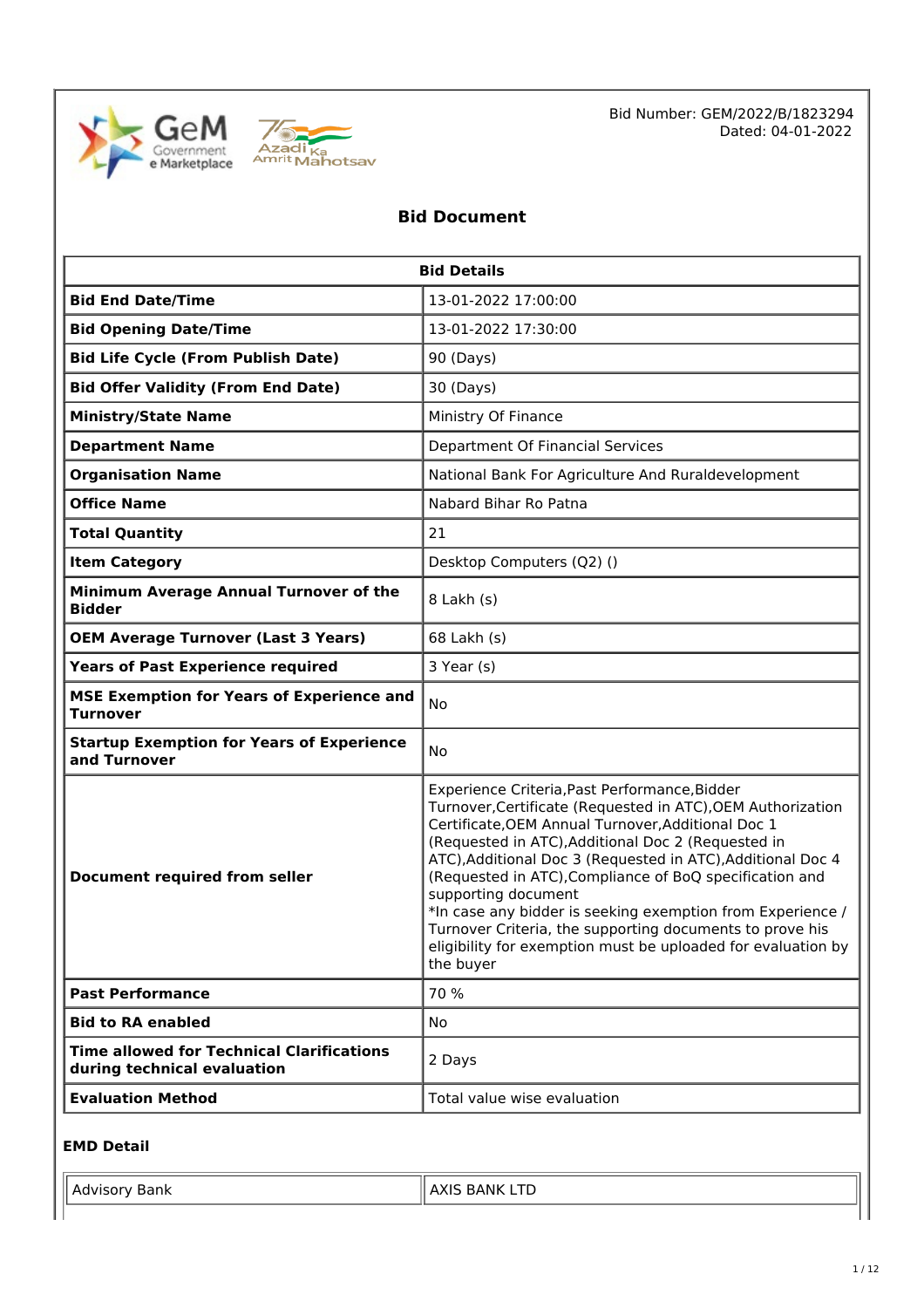| <b>EMD Percentage(%)</b> | 2.00              |  |  |
|--------------------------|-------------------|--|--|
| <b>EMD Amount</b>        | $\cdot$ 776<br>34 |  |  |

#### **ePBG Detail**

| Advisory Bank                       | AXIS BANK LTD |
|-------------------------------------|---------------|
| ePBG Percentage(%)                  | 2.00          |
| Duration of ePBG required (Months). | 24            |

(a). EMD EXEMPTION: The bidder seeking EMD exemption, must submit the valid supporting document for the relevant category as per GeM GTC with the bid. Under MSE category, only manufacturers for goods and Service Providers for Services are eligible for exemption from EMD. Traders are excluded from the purview of this Policy.

(b). EMD & Performance security should be in favour of Beneficiary, wherever it is applicable.

#### **Beneficiary:**

Assistant General Manager NABARD BIHAR RO PATNA, Department of Financial Services, National Bank for Agriculture and RuralDevelopment, Ministry of Finance (Baidya Nath Singh)

#### **Splitting**

Bid splitting not applied.

#### **MII Purchase Preference**

| MI<br>Preference<br>$\sim$<br>∵ Purc.<br>nase<br>____ | $V \cap V$<br>~-<br>-- |
|-------------------------------------------------------|------------------------|
|                                                       |                        |

#### **MSE Purchase Preference**

| ⊥ MS′<br>m<br>- 10<br>. | $\sim$<br>-<br>ີ<br>$ -$ |
|-------------------------|--------------------------|

1. The minimum average annual financial turnover of the bidder during the last three years, ending on 31st March of the previous financial year, should be as indicated above in the bid document. Documentary evidence in the form of certified Audited Balance Sheets of relevant periods or a certificate from the Chartered Accountant / Cost Accountant indicating the turnover details for the relevant period shall be uploaded with the bid. In case the date of constitution / incorporation of the bidder is less than 3-year-old, the average turnover in respect of the completed financial years after the date of constitution shall be taken into account for this criteria. 2. Experience Criteria: In respect of the filter applied for experience criteria, the Bidder or its OEM {themselves or through reseller(s)} should have regularly, manufactured and supplied same or similar Category Products to any Central / State Govt Organization / PSU / Public Listed Company for number of Financial years as indicated above in the bid document before the bid opening date. Copies of relevant contracts to be submitted along with bid in support of having supplied some quantity during each of the Financial year. In case of bunch bids, the category of primary product having highest value should meet this criterion.

3. OEM Turn Over Criteria: The minimum average annual financial turnover of the OEM of the offered product during the last three years, ending on 31st March of the previous financial year, should be as indicated in the bid document. Documentary evidence in the form of certified Audited Balance Sheets of relevant periods or a certificate from the Chartered Accountant / Cost Accountant indicating the turnover details for the relevant period shall be uploaded with the bid. In case the date of constitution / incorporation of the OEM is less than 3 year old, the average turnover in respect of the completed financial years after the date of constitution shall be taken into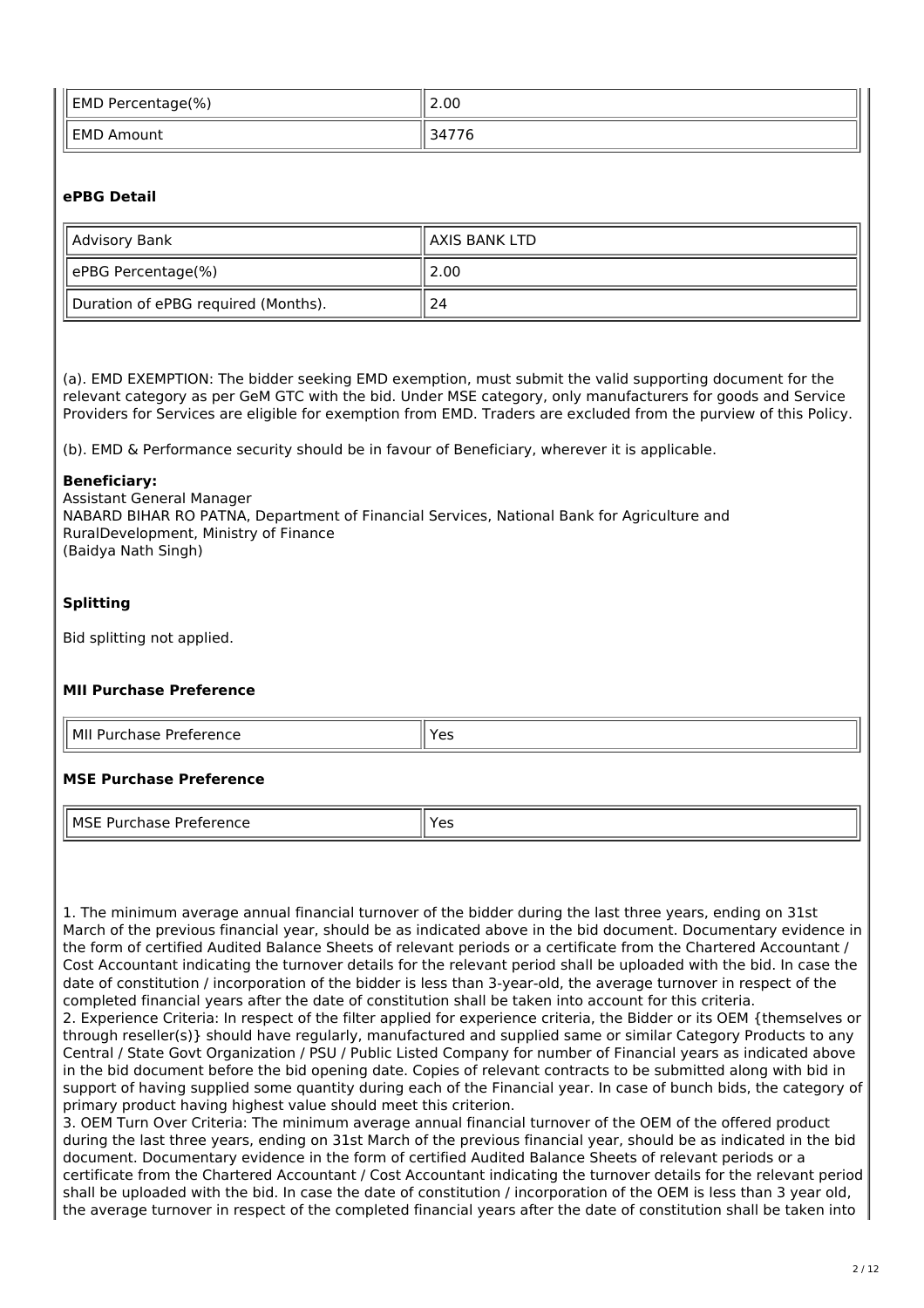account for this criteria.

4. Preference to Make In India products (For bids < 200 Crore):Preference shall be given to Class 1 local supplier as defined in public procurement (Preference to Make in India), Order 2017 as amended from time to time and its subsequent Orders/Notifications issued by concerned Nodal Ministry for specific Goods/Products. The minimum local content to qualify as a Class 1 local supplier is denoted in the bid document. If the bidder wants to avail the Purchase preference, the bidder must upload a certificate from the OEM regarding the percentage of the local content and the details of locations at which the local value addition is made along with their bid, failing which no purchase preference shall be granted. In case the bid value is more than Rs 10 Crore, the declaration relating to percentage of local content shall be certified by the statutory auditor or cost auditor, if the OEM is a company and by a practicing cost accountant or a chartered accountant for OEMs other than companies as per the Public Procurement (preference to Make-in -India) order 2017 dated 04.06.2020. Only Class-I and Class-II Local suppliers as per MII order dated 4.6.2020 will be eligible to bid. Non - Local suppliers as per MII order dated 04.06.2020 are not eligible to participate. However, eligible micro and small enterprises will be allowed to participate .In case Buyer has selected Purchase preference to Micro and Small Enterprises clause in the bid, the same will get precedence over this clause.

5. Purchase preference to Micro and Small Enterprises (MSEs): Purchase preference will be given to MSEs as defined in Public Procurement Policy for Micro and Small Enterprises (MSEs) Order, 2012 dated 23.03.2012 issued by Ministry of Micro, Small and Medium Enterprises and its subsequent Orders/Notifications issued by concerned Ministry. If the bidder wants to avail the Purchase preference, the bidder must be the manufacturer of the offered product in case of bid for supply of goods. Traders are excluded from the purview of Public Procurement Policy for Micro and Small Enterprises. In respect of bid for Services, the bidder must be the Service provider of the offered Service. Relevant documentary evidence in this regard shall be uploaded along with the bid in respect of the offered product or service. If L-1 is not an MSE and MSE Seller (s) has/have quoted price within L-1+ 15% (Selected by Buyer)of margin of purchase preference /price band defined in relevant policy, such Seller shall be given opportunity to match L-1 price and contract will be awarded for 25%(selected by Buyer) percentage of total QUANTITY.

6. Past Performance: The Bidder or its OEM {themselves or through re-seller(s)} should have supplied same or similar Category Products for 70% of bid quantity, in at least one of the last three Financial years before the bid opening date to any Central / State Govt Organization / PSU / Public Listed Company. Copies of relevant contracts (proving supply of cumulative order quantity in any one financial year) to be submitted along with bid in support of quantity supplied in the relevant Financial year. In case of bunch bids, the category related to primary product having highest bid value should meet this criterion.

# **Desktop Computers ( 21 pieces )**

#### **(Minimum 50% Local content required for qualifying as Class 1 Local Supplier)**

Brand Type Registered Brand

### **Technical Specifications**

\* As per GeM Category Specification

| <b>Specification</b> | <b>Specification Name</b>                      | <b>Bid Requirement (Allowed Values)</b>                                                                                                                                                           |
|----------------------|------------------------------------------------|---------------------------------------------------------------------------------------------------------------------------------------------------------------------------------------------------|
| Processor            | <b>Processor Make</b>                          | Intel                                                                                                                                                                                             |
|                      | <b>Processor Generation</b>                    | 10.0 Or higher                                                                                                                                                                                    |
|                      | <b>Number of Cores per</b><br><b>Processor</b> | 8, 10, 12 Or higher                                                                                                                                                                               |
|                      | <b>Processor Description</b>                   | Intel Core i7, Intel Core i9 Or higher                                                                                                                                                            |
|                      | <b>Processor Number</b>                        | Intel Core i9 10900K, Intel Core i9 10900KF, Intel<br>Core i9 10900, Intel Core i9 10900F, Intel Core i7<br>10700K, Intel Core i7 10700KF, Intel Core i7 10700,<br>Intel Core i7 10700F Or higher |
| Motherboard          | <b>Chipset Series</b>                          | Intel Q Series Or higher                                                                                                                                                                          |
|                      | <b>Chipset Number</b>                          | Intel Q 470 Or higher                                                                                                                                                                             |
|                      |                                                |                                                                                                                                                                                                   |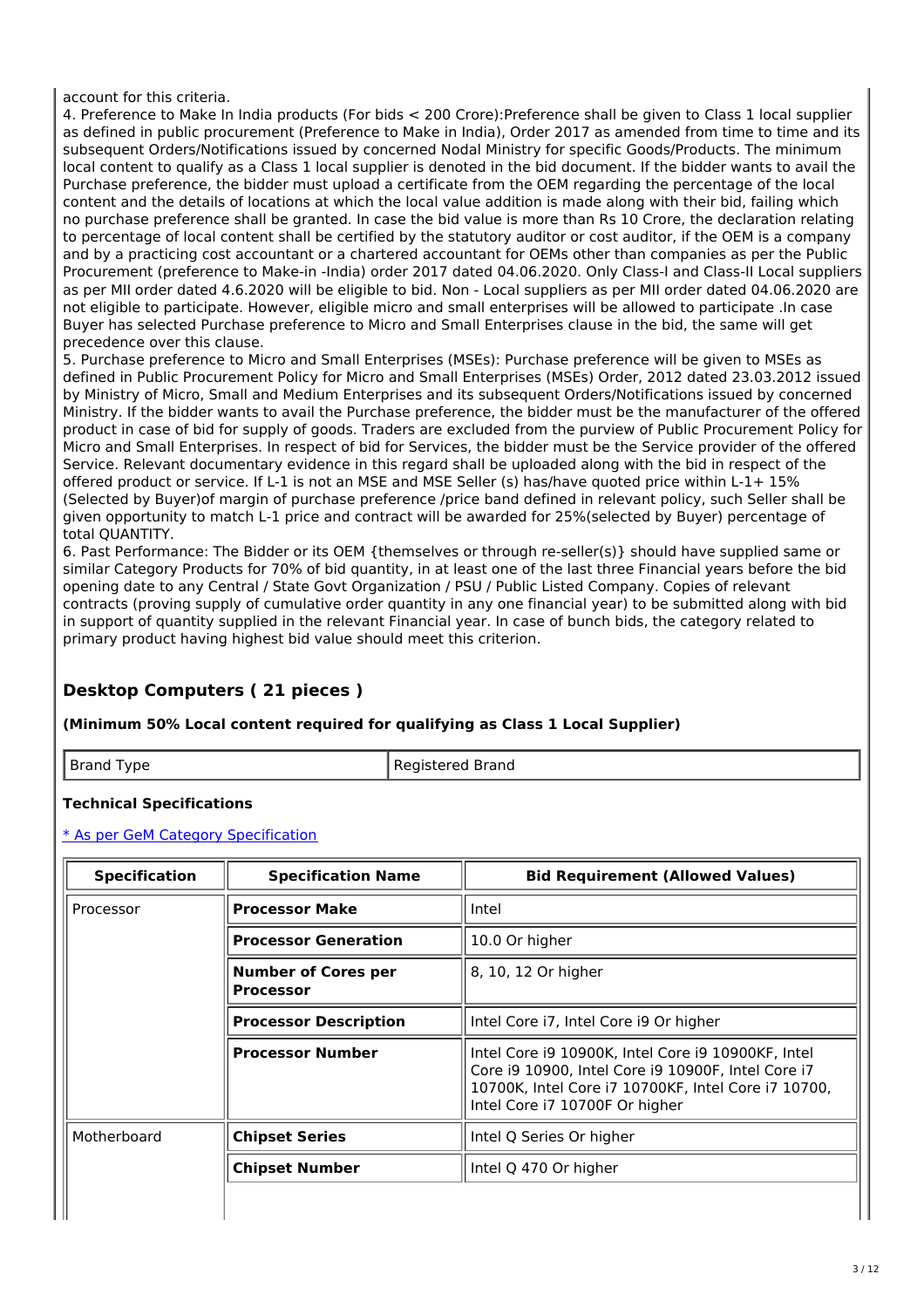| <b>Specification</b>                                                   | <b>Specification Name</b>                                           | <b>Bid Requirement (Allowed Values)</b>                                  |  |  |
|------------------------------------------------------------------------|---------------------------------------------------------------------|--------------------------------------------------------------------------|--|--|
| <b>Operating System</b>                                                | <b>Operating System (Factory</b><br><b>Pre-Loaded)</b>              | Windows 10 Professional                                                  |  |  |
| Memory<br><b>RAM Size (GB)</b>                                         |                                                                     | 32, 64, 128 Or higher                                                    |  |  |
|                                                                        | <b>RAM Expandability up to(</b><br>using spare DIMM Slots in<br>GB) | 128 Or higher                                                            |  |  |
| Storage<br><b>Type of Drives used to</b><br>populate the Internal Bays |                                                                     | HDD, SSD                                                                 |  |  |
|                                                                        | <b>Total HDD Capacity (GB)</b>                                      | 1000, 1500, 2000, 2500, 3000, 4000 Or higher                             |  |  |
|                                                                        | <b>Total SSD Capacity (GB)</b>                                      | 512, 768, 1024, 2048, 4096 Or higher                                     |  |  |
|                                                                        | <b>Total SSHD Capacity in</b><br>addition to 8 GB Flash (GB)        | 500, 1000, 2000, 0 Or higher                                             |  |  |
| Cabinet                                                                | <b>Cabinet Form Factor</b>                                          | SFF (7 to 13 Litres)                                                     |  |  |
| Monitor                                                                | <b>Monitor Technology</b>                                           | IPS Or higher                                                            |  |  |
|                                                                        | <b>LED Backlit Monitor Size</b><br>(INCHES)                         | 24, 27, 23.8, 32 Or higher                                               |  |  |
|                                                                        | <b>Monitor Resolution (PIXELS)</b>                                  | 1920x1080, 1920 x 1200, 3200x1800, 3840 x 2160,<br>2560 x 1440 Or higher |  |  |
| Warranty                                                               | <b>On Site OEM Warranty</b><br>(Year)                               | 5 Or higher                                                              |  |  |

# **Additional Specification Parameters - Desktop Computers ( 21 pieces )**

| <b>Specification Parameter</b><br><b>Name</b> | <b>Bid Requirement (Allowed Values)</b>                                                                   |  |
|-----------------------------------------------|-----------------------------------------------------------------------------------------------------------|--|
| Key Board                                     | Standard Keyboard and USB Optical / Laser Scroll Mouse                                                    |  |
| Compliance                                    | Energy Star Compliance, RoHS, TPM 2.0 or equivalent                                                       |  |
| Ports                                         | $\vert$ 6 USB (at least 2 on the Front Side and at least 2 USB 3.0), 10/100/1000<br>Gigabit Ethernet Port |  |

\* Bidders offering must also comply with the additional specification parameters mentioned above.

# **Consignees/Reporting Officer and Quantity**

| S.No. | Consignee/Reporti<br>ng Officer | <b>Address</b>                                                                           | Quantity | <b>Delivery Days</b> |
|-------|---------------------------------|------------------------------------------------------------------------------------------|----------|----------------------|
|       | Kameshwar Singh                 | 800001, Maurya Lok Complex,<br>Block "B", 4th and 5th Floor,<br>Dak Bungalow Road, Patna | -21      | 10                   |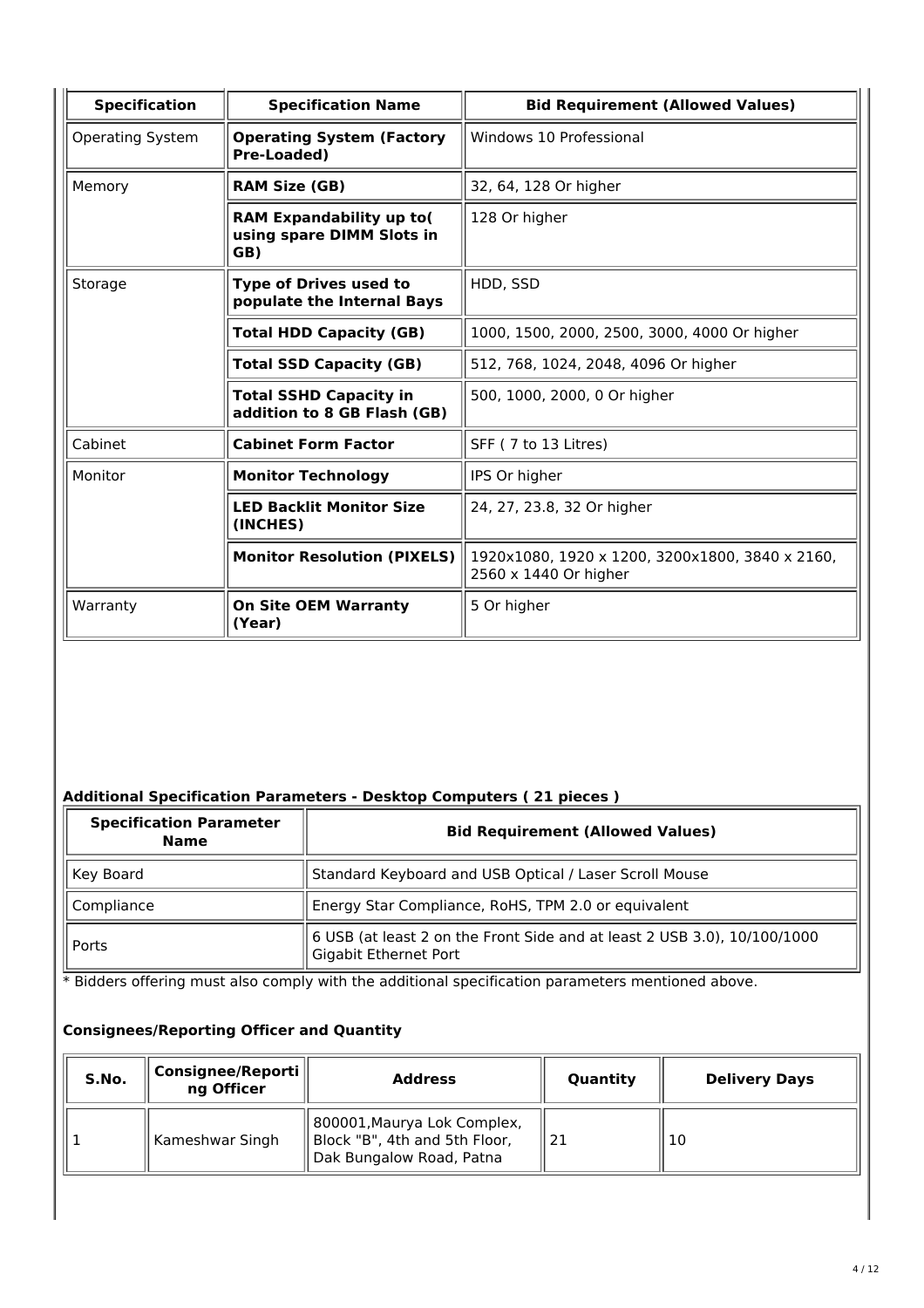#### **Buyer added Bid Specific Additional Scope of Work**

| S.No.<br><b>Document Title</b> |                           | <b>Description</b>                     | Applicable i.r.o. Items |  |
|--------------------------------|---------------------------|----------------------------------------|-------------------------|--|
|                                | l Buv-Back<br><b>View</b> | Buy-back of details of old desktop PCs | Desktop Computers(21)   |  |

The uploaded document only contains Buyer specific Additional Scope of Work and / or Drawings for the bid items added with due approval of Buyer's competent authority. Buyer has certified that these additional scope and drawings are **generalized and would not lead to any restrictive bidding.**

**Special terms and conditions-Version:2 effective from 09-04-2021 for category Desktop Computers**

1. 'Local content means the amount of value added in India which shall, unless otherwise Prescribed by the Nodal Ministry, be the total value of the item procured (excluding net domestic indirect taxes) minus the value of imported content in the item (including all customs duties) as a proportion of the total value and percent.

'Class-I local supplier' means a supplier or service provider, whose goods, services or works offered for procurement, has local content equal to or more than 50% as defined under this Order

'Class-lI local supplier' means a supplier or service provider, whose goods, services or works offered for procurement, has local content more than 20% but less than 50%, as defined under this Order

# **Buyer Added Bid Specific Terms and Conditions**

#### 1. **Service & Support**

Availability of Service Centres: Bidder/OEM must have a Functional Service Centre in the State of each Consignee's Location in case of carry-in warranty. (Not applicable in case of goods having on-site warranty). If service center is not already there at the time of bidding, successful bidder / OEM shall have to establish one within 30 days of award of contract. Payment shall be released only after submission of documentary evidence of having Functional Service Centre.

#### 2. **Generic**

Actual delivery (and Installation & Commissioning (if covered in scope of supply)) is to be done at following address NATIONAL BANK FOR AGRICULTURE AND RURAL DEVELOPNENT NABARD BIHAR RO 4TH & 5TH FLOOR, DAK BUNGLOW ROAD PATNA BIHAR-800001.

#### 3. **Turnover**

Bidder Turn Over Criteria: The minimum average annual financial turnover of the bidder during the last three years, ending on 31st March of the previous financial year, should be as indicated in the bid document. Documentary evidence in the form of certified Audited Balance Sheets of relevant periods or a certificate from the Chartered Accountant / Cost Accountant indicating the turnover details for the relevant period shall be uploaded with the bid. In case the date of constitution / incorporation of the bidder is less than 3 year old, the average turnover in respect of the completed financial years after the date of constitution shall be taken into account for this criteria.

#### 4. **Buyback for Non PFMS / Non GPA**

Buyback for Non PFMS/Non GPA:

1. GST will apply on the value of buyback and separate invoice is to be prepared by Government buyer/Consignee for buyback items offline outside the GeM system. Vendor should work out input credit for that GST applicable on the buy back while quoting the product/services.

2. Input GST Credit consideration by seller- seller shall offer the prices in the bid by the total amount of new goods including GST- total amount of old goods quoted by the firm excluding GST. This is because GST charged by buyer on buy-back value will be available for full ITC (input tax credit) on the hands of bidder. Therefore, for the purpose of quoting in the bid and evaluation, value as quoted by the bidder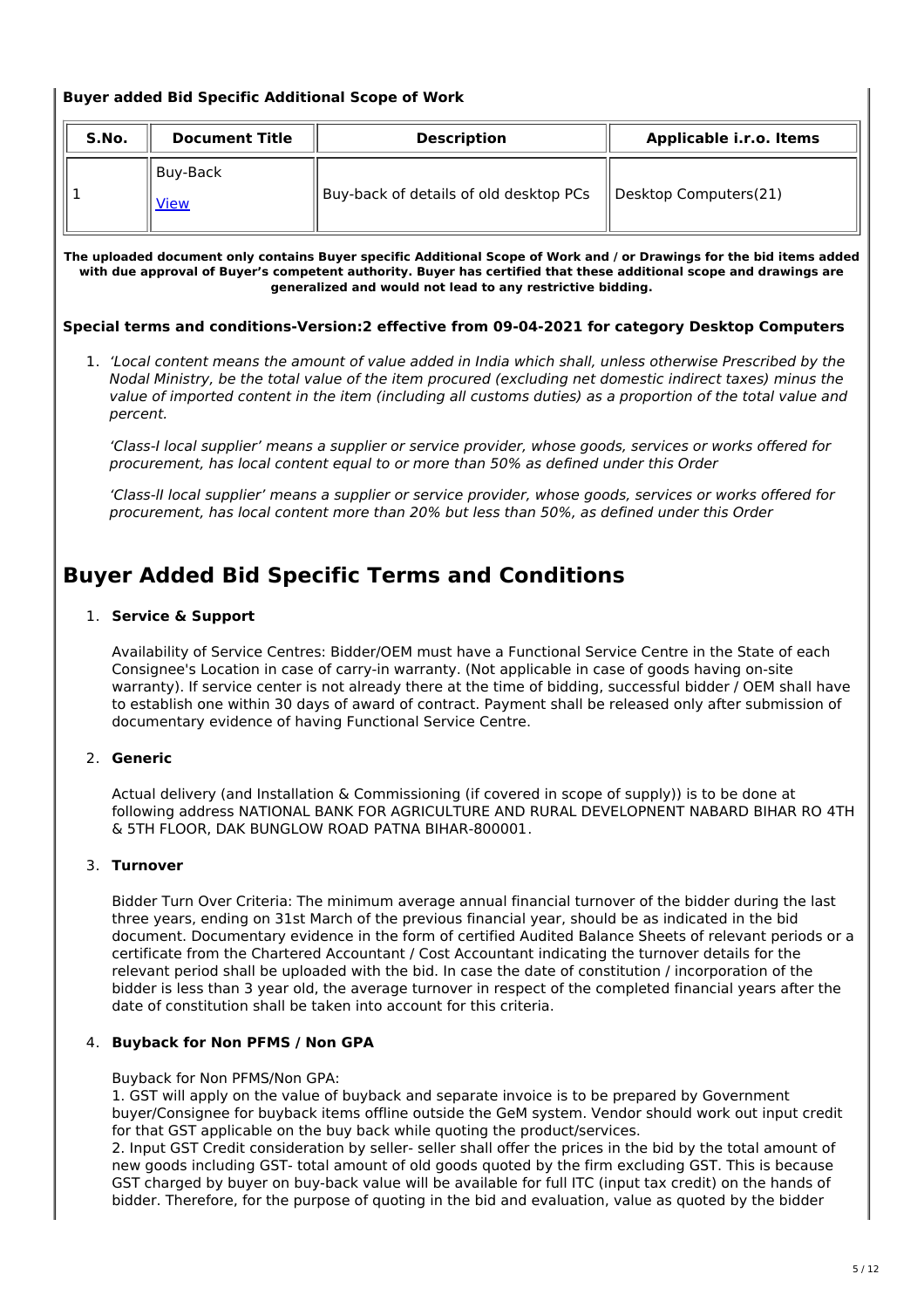(excluding any GST on buy back) as indicated in column G below will be considered. Illustrative examples for bidders are as under for understanding of the seller.

|                                                                                                                                             | Excel sheet for explanation to Buyback ATC   |                                                                                                |                                                    |                                             |                                                                               |                                                                                                        |                                                                     |  |  |
|---------------------------------------------------------------------------------------------------------------------------------------------|----------------------------------------------|------------------------------------------------------------------------------------------------|----------------------------------------------------|---------------------------------------------|-------------------------------------------------------------------------------|--------------------------------------------------------------------------------------------------------|---------------------------------------------------------------------|--|--|
| ls<br>$\left  \mathsf{n} \right $<br>۱o                                                                                                     | Cost<br>оf<br>$ $ Fresh $ $<br>Good l<br>(A) | %age of GST on<br><b>Fresh Good as</b><br>considered by seller<br>at the time of quote<br>(B). | <b>GST</b><br>Amount<br>on<br>Fresh<br>Good<br>(C) | Cost<br>of<br>$B$ uyba<br>ck<br>item<br>(D) | %age of GST on<br><b>Buyback items</b><br>(E) as fixed by<br>buyer in the bid | <b>GST Amount on</b><br><b>Buyback item (F) as</b><br>applicable at the<br>time of invoice by<br>buyer | <b>Quote of</b><br>the<br><b>Bidder</b><br>$(G =$<br>${A+C-$<br>D}) |  |  |
| $\overline{1}$                                                                                                                              | 100                                          | 28                                                                                             | 28                                                 | 20                                          | 8                                                                             | 1.6                                                                                                    | 108                                                                 |  |  |
| l2                                                                                                                                          | 100                                          | 9                                                                                              | 9                                                  | 20                                          | 8                                                                             | 1.6                                                                                                    | 89                                                                  |  |  |
| 3                                                                                                                                           | 110                                          | 10                                                                                             | 11                                                 | 24                                          | 8                                                                             | 1.92                                                                                                   | 97                                                                  |  |  |
| Seller after the award of the GeM contract, will indicate all column A to G which will not alter their quoted<br>price indicated in Colum-G |                                              |                                                                                                |                                                    |                                             |                                                                               |                                                                                                        |                                                                     |  |  |

3. Successful lowest bidder has to provide detailed cost break up of tendered items as well as buy back items separately after award of contract through email to the government buyer/consignee.

4. The seller of new item /service provider shall deposit the cost of invoiced buy back item with GST to the buyer for allowing seller to lift up the material from the buyer/consignee premise.

5. Transportation of buy back items from buyer premises shall be arranged by the seller itself without any extra cost.

6. Government Buyer organisation /consignee will issue invoice of buy back items to the seller at the cost of buyback to be indicated to the buyer by the seller offline after receipt of order. This in no case will modify the bid in any manner.

7. The seller will be entirely responsible for the safe disposal of old items without affecting the environment in any manner as per prevailing statutory rules and Act/ law of the land.

8. The seller may visit the site and inspect the condition of buy back item in advance before quoting for the bid.

9. Receipt of payment by the buyer for Old items and invoicing by buyer will be out of GeM portal. 10. Government Buyer will upload the details of old goods along with the bid in the corrigendum with minimum price.

11. If the minimum price (Optional) is indicated and sellers of new item who are not agreeing to take back the old item at equal to or above that minimum price should not participate in the bid.

12. In case they participate into the bid and afterwards indicates the price of old goods, less than the minimum price shown by Government Buyer in corrigendum, EMD of the bidder will be forfeited.

13. Item Details Consignee wise will be indicated in the corrigendum like -

- 1. Consignee wise
- 2. Item Description
- 3. Serial Number
- 4. Model
- 5. Brand
- 6. Year of manufacturing
- 7. Purchased on
- 8. Age

9. Size, Rating, Designation

- 10. Quantity
- 11. Min price (Optional)
- 12. Unit
- 13. Working Guidelines (/Functional/Non-Functional)
- 14. Remarks

14. The successful bidder shall remove the old goods from the premise of the Government

buyer/consignee at the time of the supply, installation and commis-sioning of fresh goods. Seller will be entitled for payment only after removal of old goods from Government buyer/consignee/user's premise and after supplying the fresh goods in terms of contract.

15. Note: This clause of ATC shall be operated by non PFMS; non GPA buyer i.e. all PSU working through their ERP and not integrated with GPA.

#### 5. **Forms of EMD and PBG**

Bidders can also submit the EMD with Payment online through RTGS / internet banking in Beneficiary name NATIONAL BANK FOR AGRICULTURE AND RURAL DEVELOPMENT Account No. NABADMN25 IFSC Code NBRD0000002 Bank Name NABARD Branch address HEAD OFFICE MUMBAI.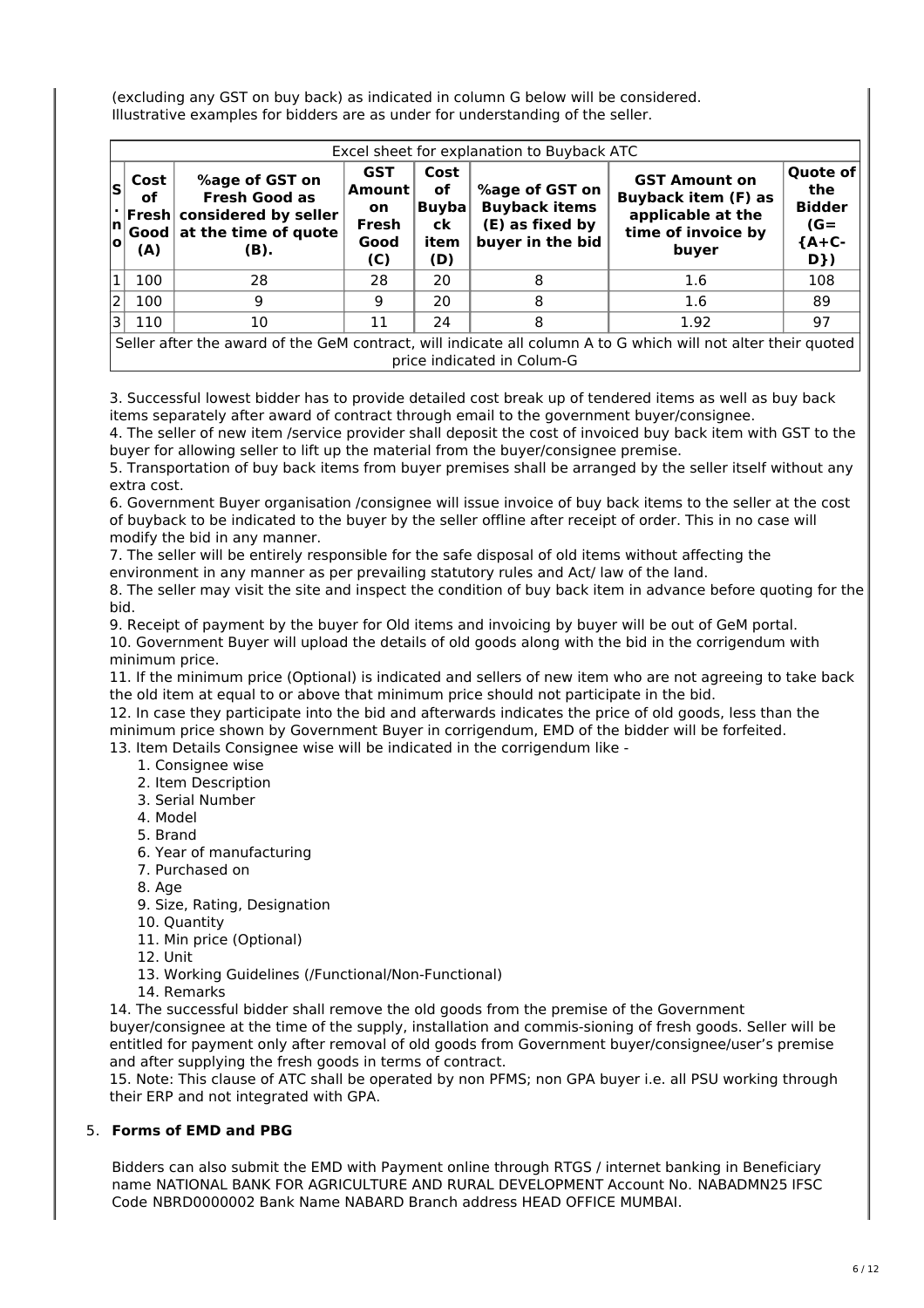Bidder to indicate bid number and name of bidding entity in the transaction details field at the time of online transfer. Bidder has to upload scanned copy / proof of the Online Payment Transfer along with bid.

#### 6. **Generic**

**Bidder financial standing:** The bidder should not be under liquidation, court receivership or similar proceedings, should not be bankrupt. Bidder to upload undertaking to this effect with bid.

#### 7. **Generic**

Bidders shall quote only those products in the bid which are not obsolete in the market and has at least 3 years residual market life i.e. the offered product shall not be declared end-of-life by the OEM before this period.

#### 8. **Certificates**

Bidder's offer is liable to be rejected if they don't upload any of the certificates / documents sought in the Bid document, ATC and Corrigendum if any.

#### 9. **Generic**

Bidders are advised to check applicable GST on their own before quoting. Buyer will not take any responsibility in this regards. GST reimbursement will be as per actuals or as per applicable rates (whichever is lower), subject to the maximum of quoted GST %.

#### 10. **Generic**

Buyer Organization specific Integrity Pact shall have to be complied by all bidders. Bidders shall have to upload scanned copy of signed integrity pact as per Buyer organizations policy along with bid. Click here to view the file

#### 11. **Generic**

**Consortium:** In case of Contracts, wherein the seller alone does not have necessary expertise, the seller can form consortium with other sellers for submission of the bid, with one of the consortium company as leader. However, each and every member of the consortium shall be equally responsible for the complete execution of the project contract. An undertaking to this effect is to be uploaded with bid.

#### 12. **Warranty**

Warranty period of the supplied products shall be as given in specifications from the date of final acceptance of goods or after completion of installation, commissioning & testing of goods (if included in the scope of supply), at consignee location. OEM Warranty certificates must be submitted by Successful Bidder at the time of delivery of Goods. The seller should guarantee the rectification of goods in case of any break down during the guarantee period. Seller should have well established Installation, Commissioning, Training, Troubleshooting and Maintenance Service group in INDIA for attending the after sales service. Details of Service Centres near consignee destinations are to be uploaded along with the bid.

#### 13. **Service & Support**

Dedicated /toll Free Telephone No. for Service Support : BIDDER/OEM must have Dedicated/toll Free Telephone No. for Service Support.

#### 14. **Generic**

Data Sheet of the product(s) offered in the bid, are to be uploaded along with the bid documents. Buyers can match and verify the Data Sheet with the product specifications offered. In case of any unexplained mismatch of technical parameters, the bid is liable for rejection.

#### 15. **Service & Support**

Escalation Matrix For Service Support : Bidder/OEM must provide Escalation Matrix of Telephone Numbers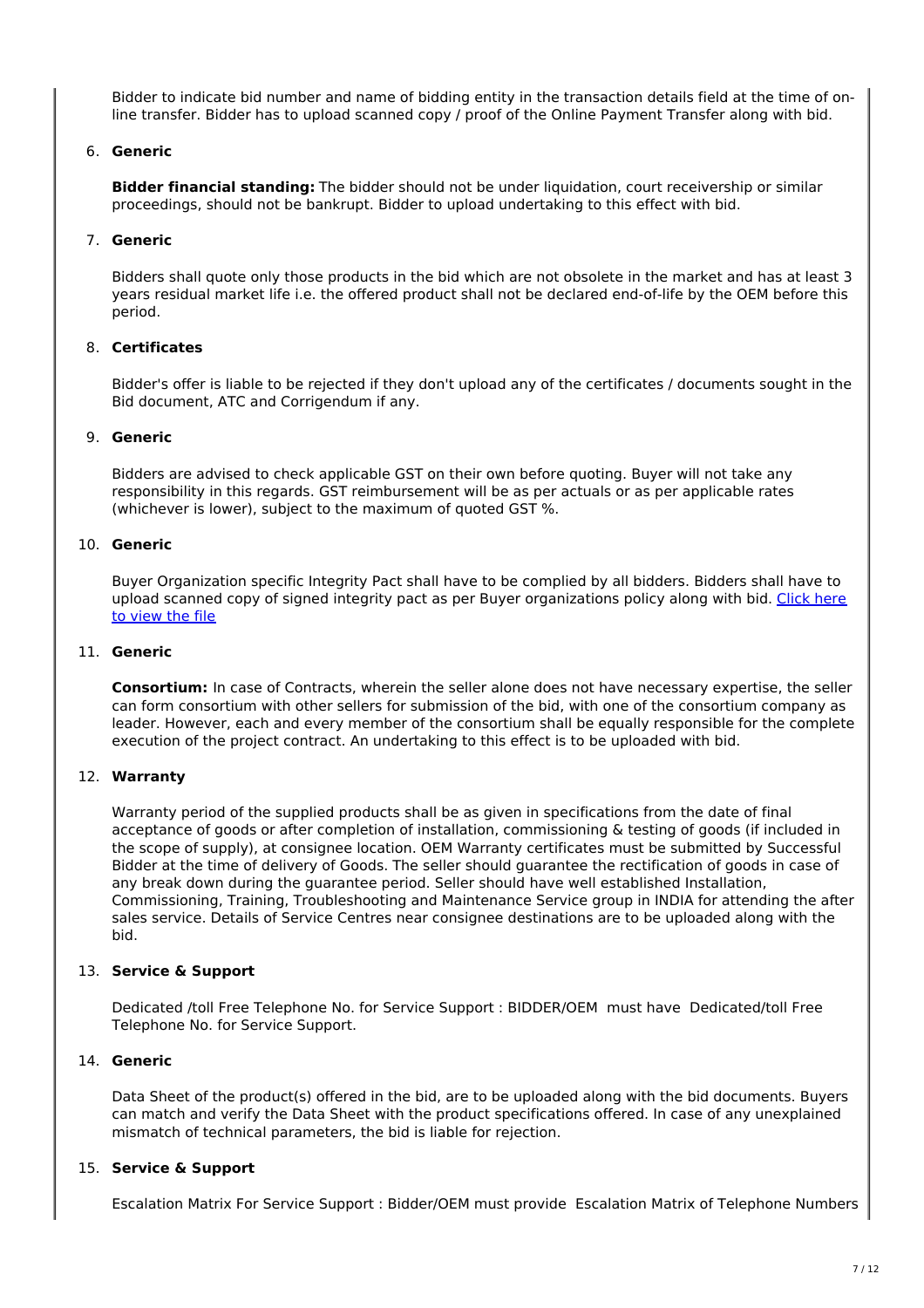for Service Support.

#### 16. **Generic**

**End User Certificate:** Wherever Bidders are insisting for End User Certificate from the Buyer, same shall be provided in Buyer's standard format only.

#### 17. **Generic**

Experience Criteria: The Bidder or its OEM {themselves or through reseller(s)} should have regularly, manufactured and supplied same or similar Category Products to any Central / State Govt Organization / PSU / Public Listed Company for 3 years before the bid opening date. Copies of relevant contracts to be submitted along with bid in support of having supplied some quantity during each of the year. In case of bunch bids, the primary product having highest value should meet this criterion.

#### 18. **Sample Clause**

For clothing and allied items, if pre-dispatch Inspection clause has been selected in the Bid, the Inspection Agency shall forward sample from the accepted lot duly identified/ sealed by it, as Reference Sample to each consignee (one reference sample per consignee) for comparing the lot received at consignee end with such reference sample. Such reference samples will be treated as part of supplied quantity from the lot and cost shall be borne by the Buyer.

#### 19. **Past Project Experience**

For fulfilling the experience criteria any one of the following documents may be considered as valid proof for meeting the experience criteria:

a. Purchase Order copy along with Invoice(s) with self-certification by the bidder that supplies against the invoices have been executed.

b. Execution certificate by client with order value.

c. Any other document in support of order execution like Third Party Inspection release note, etc.

#### 20. **Generic**

For hazardous chemical/item, all precautionary measure as per regulation from the point of transportation/ handling/ storage/ safety/ health/ environment to be undertaken/ specified before dispatch. During dispatch, proper symbol for the hazard/ MSDS/ Batch No./ date of manufacturing/ Gross Weight/ Net Weight/ shelf Life etc are to be written/ printed/ pasted on the body of the packing.

#### 21. **OEM**

IMPORTED PRODUCTS: In case of imported products, OEM or Authorized Seller of OEM should have a registered office in India to provide after sales service support in India. The certificate to this effect should be submitted.

#### 22. **Purchase Preference (Centre)**

Indian suppliers of this item are not allowed to participate and/ or compete in procurement by some foreign governments. Bidders / products from such countries are not eligible / not allowed to participate in this bid in terms of clause 1 (d) of Public Procurement (Preference to Make in India) Order, 2017

#### 23. **Generic**

Installation, Commissioning, Testing, Configuration, Training (if any - which ever is applicable as per scope of supply) is to be carried out by OEM / OEM Certified resource or OEM authorised Reseller.

#### 24. **Generic**

IT equipment shall be IPv6 ready from day one.

#### 25. **Certificates**

ISO 9001: The bidder or the OEM of the offered products must have ISO 9001 certification.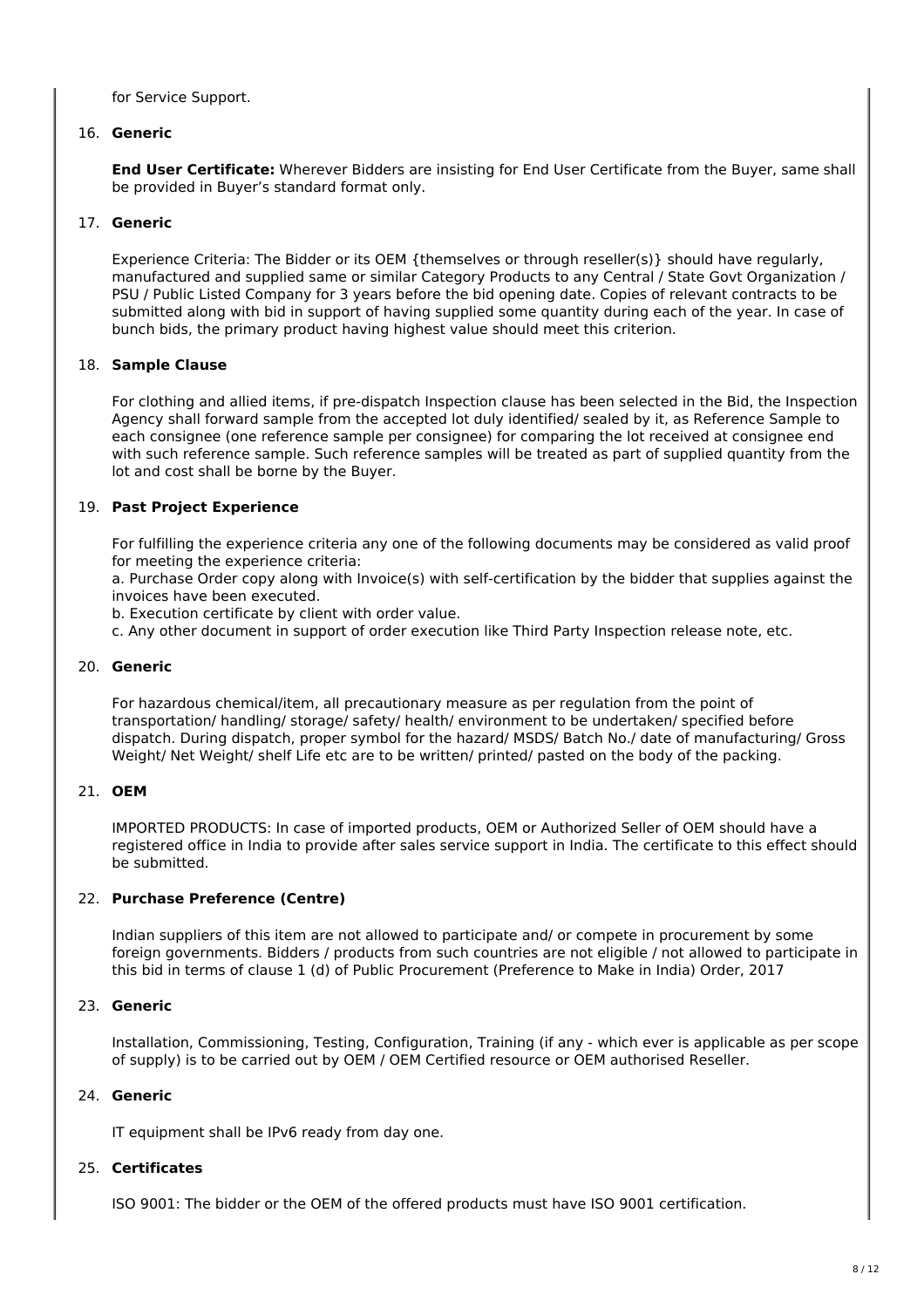#### 26. **Generic**

Malicious Code Certificate:

The seller should upload following certificate in the bid:-

(a) This is to certify that the Hardware and the Software being offered, as part of the contract, does not contain Embedded Malicious code that would activate procedures to :-

- (i) Inhibit the desires and designed function of the equipment.
- (ii) Cause physical damage to the user or equipment during the exploitation.
- (iii) Tap information resident or transient in the equipment/network.

(b) The firm will be considered to be in breach of the procurement contract, in case physical damage, loss of information or infringements related to copyright and Intellectual Property Right (IPRs) are caused due to activation of any such malicious code in embedded software.

#### 27. **Certificates**

Material Test Certificate Should Be Sent Along with The Supply. The Material Will Be Checked by Buyer's Lab & the Results of the Lab will be the Sole Criteria for Acceptance of the Item.

#### 28. **Generic**

**Non return of Hard Disk:** As per Buyer organization's Security Policy,Faulty Hard Disk of Servers/Desktop Computers/ Laptops etc. will not be returned back to the OEM/supplier against warranty replacement.

#### 29. **Financial Criteria**

**NET WORTH:** Net Worth of the OEM should be positive as per the last audited financial statement.

#### 30. **Generic**

OPTION CLAUSE: The Purchaser reserves the right to increase or decrease the quantity to be ordered up to 25 percent of bid quantity at the time of placement of contract. The purchaser also reserves the right to increase the ordered quantity by up to 25% of the contracted quantity during the currency of the contract at the contracted rates. Bidders are bound to accept the orders accordingly.

#### 31. **Turnover**

OEM Turn Over Criteria: The minimum average annual financial turnover of the OEM of the offered product during the last three years, ending on 31st March of the previous financial year, should be as indicated in the bid document. Documentary evidence in the form of certified Audited Balance Sheets of relevant periods or a certificate from the Chartered Accountant / Cost Accountant indicating the turnover details for the relevant period shall be uploaded with the bid. In case the date of constitution / incorporation of the OEM is less than 3 year old, the average turnover in respect of the completed financial years after the date of constitution shall be taken into account for this criteria. In case of bunch bids, the OEM of CATEGORY RELATED TO primary product having highest bid value should meet this criterion.

#### 32. **Warranty**

Over and above the normal Warranty terms as per GeM GTC, the successful bidder / OEM shall have to provide Comprehensive Warranty during the entire Standard warranty period as per contract. : The comprehensive warranty shall be covering the following scope All Parts (Upload an undertaking with the bid confirming compliance by the bidder if Bidder is taking onus of this compliance. In case OEM is taking onus of this compliance, OEM undertaking is to be uploaded along with Bidder undertaking)

#### 33. **Purchase Preference (Centre)**

Procurement under this bid is reserved for purchase from Micro and Small Enterprises whose credentials are validated online through Udyog Aadhaar for that product category. If the bidder wants to avail the reservation benefit, the bidder must be the manufacturer of the offered product in case of bid for supply of goods. Traders are excluded from the purview of Public Procurement Policy for Micro and Small Enterprises. In respect of bid for Services, the bidder must be the Service provider of the offered Service.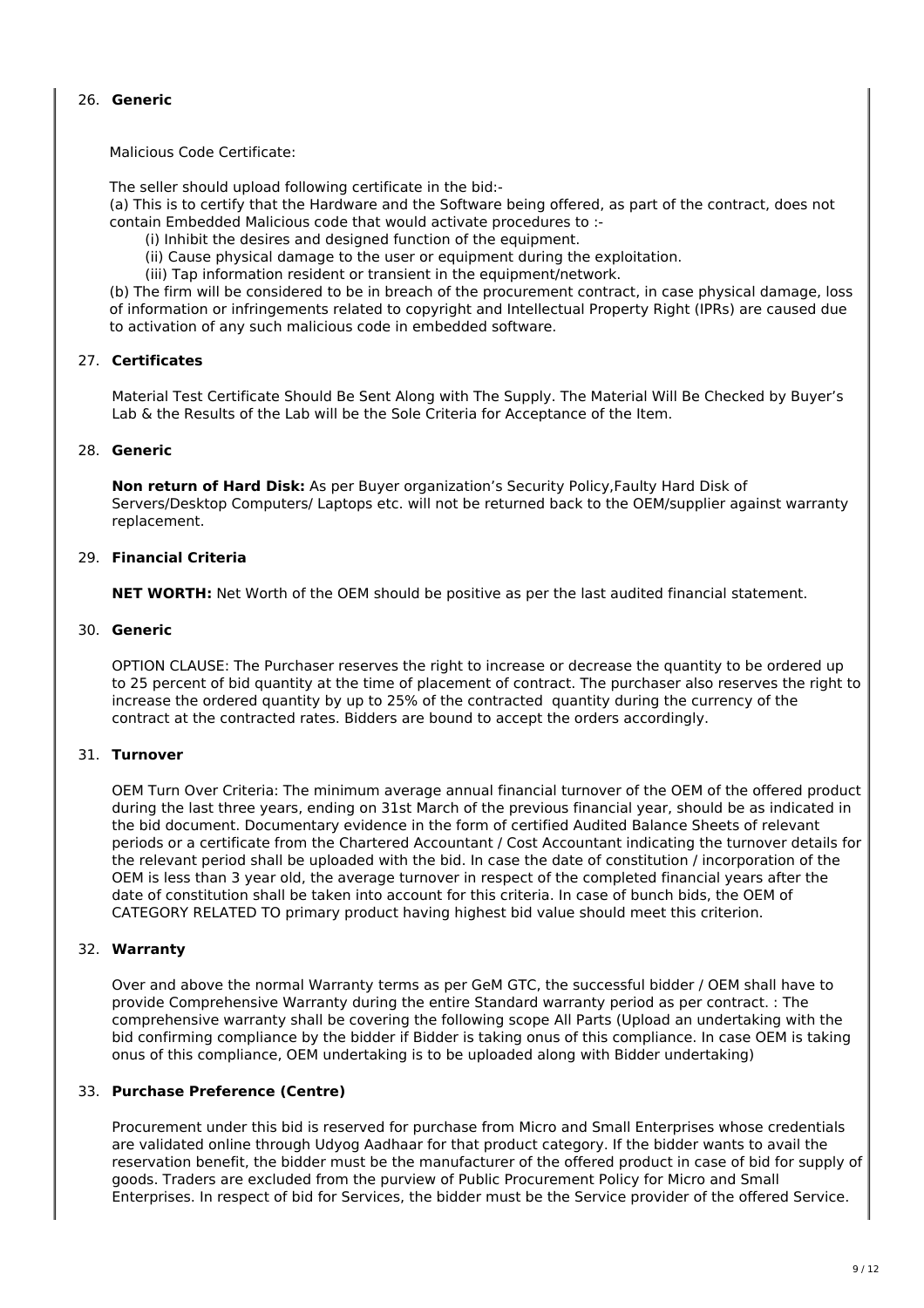Relevant documentary evidence in this regard shall be uploaded along with the bid in respect of the offered product or service.

#### 34. **Purchase Preference (State)**

Procurement under this bid is reserved for purchase from Micro and Small Enterprises from the State of Bid Inviting Authority whose credentials are validated online through Udyog Aadhaar for that product category. If the bidder wants to avail the reservation benefit, the bidder must be the manufacturer of the offered product in case of bid for supply of goods. Traders are excluded from the purview of Public Procurement Policy for Micro and Small Enterprises. In respect of bid for Services, the bidder must be the Service provider of the offered Service. Relevant documentary evidence in this regard shall be uploaded along with the bid in respect of the offered product or service.

#### 35. **Purchase Preference (State)**

Purchase preference to Micro and Small Enterprises (MSEs) from the State of Bid Inviting Authority : Purchase preference will be given to MSEs as Micro and Small Enterprises from the State of Bid inviting Authority whose credentials are validated online through Udyog Aadhaar for that product category. If the bidder wants to avail the Purchase preference, the bidder must be the manufacturer of the offered product in case of bid for supply of goods. Traders are excluded from the purview of Public Procurement Policy for Micro and Small Enterprises. In respect of bid for Services, the bidder must be the Service provider of the offered Service. Relevant documentary evidence in this regard shall be uploaded along with the bid in respect of the offered product or service. If L-1 is not an MSE and MSE Seller (s) has/have quoted price within L-1+ 5 % of margin of purchase preference /price band defined in relevant policy, such Seller shall be given opportunity to match L-1 price and contract will be awarded for percentage of 5% of total value as defined/ decided in relevant policy.

#### 36. **Purchase Preference (Centre)**

Purchase preference to Micro and Small Enterprises (MSEs): Purchase preference will be given to MSEs as defined in Public Procurement Policy for Micro and Small Enterprises (MSEs) Order, 2012 dated 23.03.2012 issued by Ministry of Micro, Small and Medium Enterprises and its subsequent Orders/Notifications issued by concerned Ministry. If the bidder wants to avail the Purchase preference, the bidder must be the manufacturer of the offered product in case of bid for supply of goods. Traders are excluded from the purview of Public Procurement Policy for Micro and Small Enterprises. In respect of bid for Services, the bidder must be the Service provider of the offered Service. Relevant documentary evidence in this regard shall be uploaded along with the bid in respect of the offered product or service. If L-1 is not an MSE and MSE Seller (s) has/have quoted price within L-1+ 15% of margin of purchase preference /price band defined in relevant policy, such Seller shall be given opportunity to match L-1 price and contract will be awarded for percentage of 5% of total value.

#### 37. **Inspection**

**Pre-dispatch inspection at Seller premises (Fee/Charges to be borne by the BUYER):**Before dispatch, the goods will be inspected by Buyer / Consignee or their Authorized Representative or by Nominated External Inspection Agency (independently or jointly with Buyer or Consignee as decided by the Buyer) at Seller premises (or at designated place for inspection as declared / communicated by the seller) for their compliance to the contract specifications. Fee/Charges taken by the External inspection Agency and any external laboratories testing charges shall be borne by the Buyer. For in-house testing, the Sellers will provide necessary facilities free of cost. Seller shall notify the Buyer through e-mail about readiness of goods for pre-dispatch inspection and Buyer will notify the Seller about the Authorized Representative/ Nominated External Inspection Agency and the date for testing. The goods would be dispatched to consignee only after clearance in pre-dispatch inspection. Consignee's right of rejection as per GTC in respect of the goods finally received at his location shall in no way be limited or waived by reason of the goods having previously been inspected, tested and passed by Buyer/ Consignee or its Nominated External Inspection Agency prior to the goods' shipment. While bidding, the sellers should take into account 7 days for inspection from the date of email offering the goods for inspection. Any delay in inspection beyond 7 days shall be on the part of the buyer and shall be regularised without Liquidated Damages.

When there is requirement of submission the advance sample, the seller shall inform the buyer promptly through emails about the date of submission of sample to the buyer nominated Inspection agency.

#### 38. **Generic**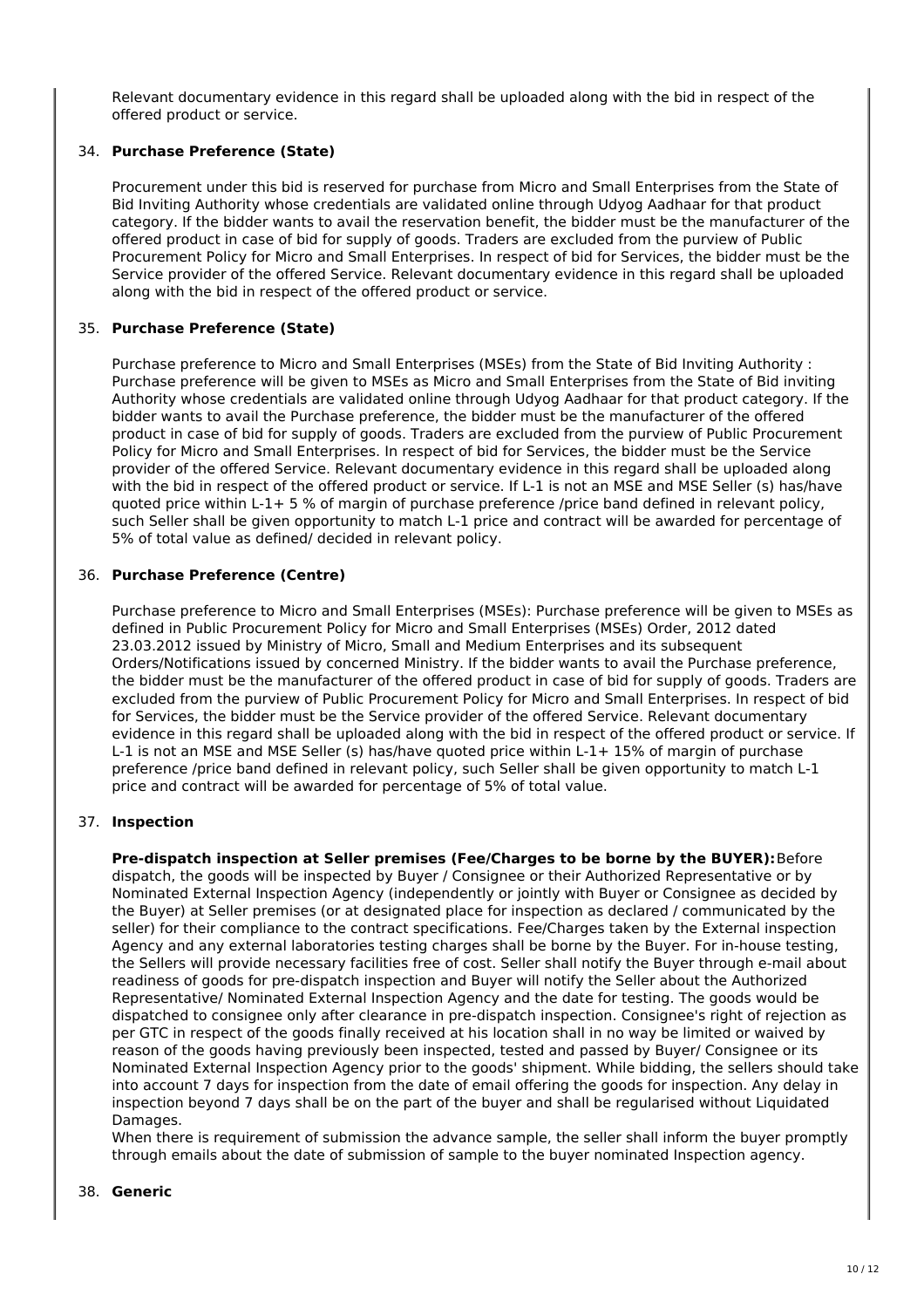Products supplied shall be nontoxic and harmless to health. In the case of toxic materials, Material Safety Data Sheet may be furnished along with the material.

#### 39. **Scope of Supply**

Scope of supply (Bid price to include all cost components) : Supply Installation Testing Commissioning of Goods and Training of operators and providing Statutory Clearances required (if any)

#### 40. **Forms of EMD and PBG**

Successful Bidder can submit the Performance Security in the form of Payment online through RTGS / internet banking also (besides PBG which is allowed as per GeM GTC). On-line payment shall be in Beneficiary name NATIONAL BANK FOR AGRICULTURE AND RURAL DEVELOPMENT Account No. NABADMN25 IFSC Code NBRD0000002 Bank Name NABARD Branch address HEAD OFFICE MUMBAI. Successful Bidder to indicate Contract number and name of Seller entity in the transaction details field at the time of on-line transfer. Bidder has to upload scanned copy / proof of the Online Payment Transfer in place of PBG within 15 days of award of contract.

#### 41. **Warranty**

Successful bidder will have to ensure that adequate number of dedicated technical service personals / engineers are designated / deployed for attending to the Service Request in a time bound manner and for ensuring Timely Servicing / rectification of defects during warranty period, as per Service level agreement indicated in the relevant clause of the bid.

#### 42. **Generic**

Supplier shall ensure that the Invoice is raised in the name of Consignee with GSTIN of Consignee only.

#### 43. **Generic**

**Shelf Life:** The Product to be supplied must have minimum 5 YEARS Shelf Life. On the date of supply, minimum 5 usable shelf life should be available / balance.

#### 44. **Warranty**

Timely Servicing / rectification of defects during warranty period: After having been notified of the defects / service requirement during warranty period, Seller has to complete the required Service / Rectification within 3 days time limit. If the Seller fails to complete service / rectification with defined time limit, a penalty of 0.5% of Unit Price of the product shall be charged as penalty for each week of delay from the seller. Seller can deposit the penalty with the Buyer directly else the Buyer shall have a right to recover all such penalty amount from the Performance Security (PBG).Cumulative Penalty cannot exceed more than 10% of the total contract value after which the Buyer shall have the right to get the service / rectification done from alternate sources at the risk and cost of the Seller besides forfeiture of PBG. Seller shall be liable to re-imberse the cost of such service / rectification to the Buyer.

#### 45. **Past Project Experience**

The Bidder / OEM {themselves or through reseller(s)}, should have executed project for supply and installation / commissioning of same or similar Category Products during preceding 3 financial years (i.e. current year and three previous financial years) as on opening of bid, as per following criteria:

(i) Single order of at least 35% of estimated bid value; or

(ii) Two orders of at least 20% each of estimated bid value; or

(iii) Three orders of at least 15% each of estimated bid value.

Satisfactory Performance certificate issued by respective Buyer Organization for the above Orders should be uploaded with bid. In case of bunch bids, the Category related to primary product having highest bid value should meet this criterion

# **Disclaimer**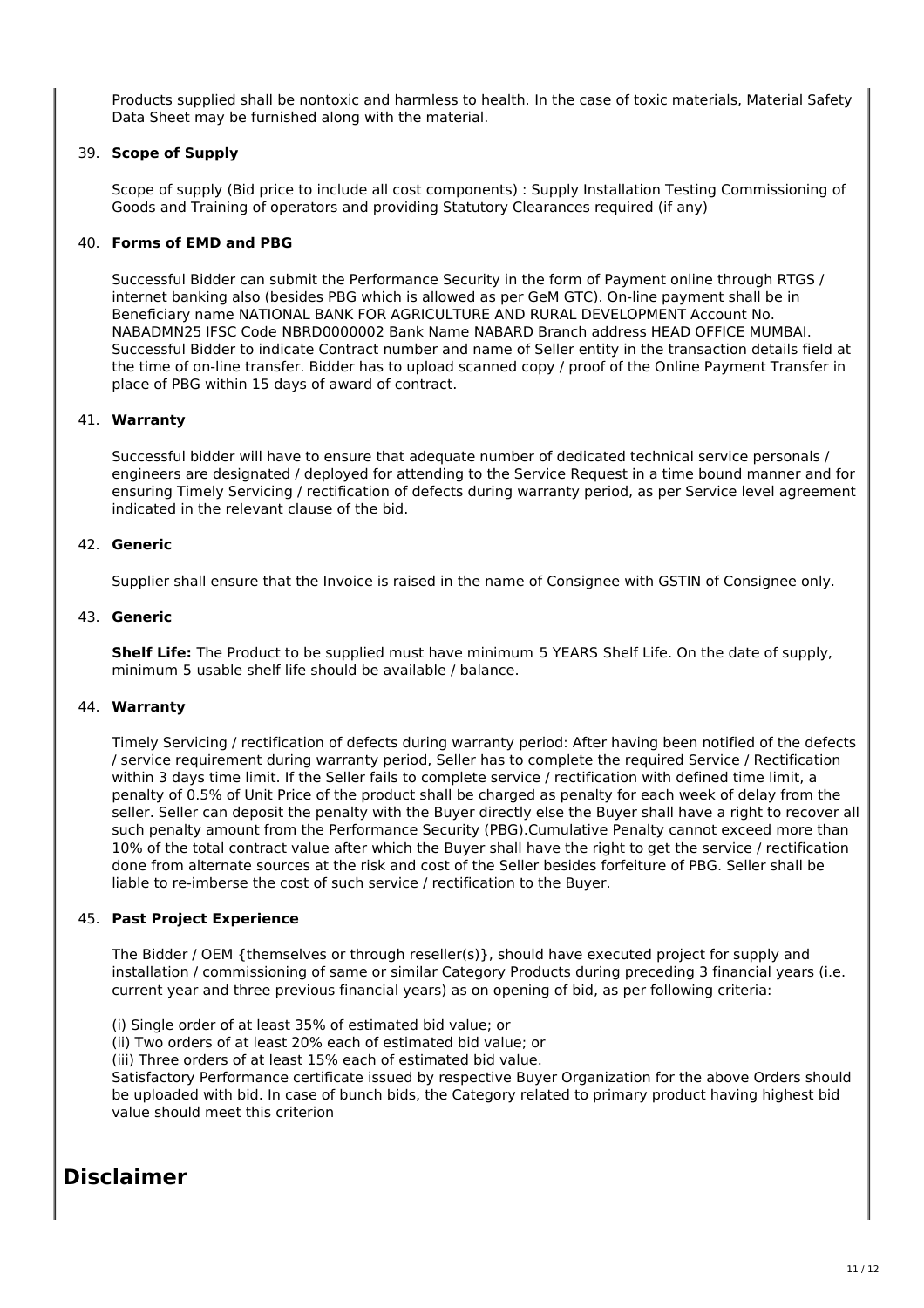The additional terms and conditions have been incorporated by the Buyer after approval of the Competent Authority in Buyer Organization. Buyer organization is solely responsible for the impact of these clauses on the bidding process, its outcome and consequences thereof including any eccentricity / restriction arising in the bidding process due to these ATCs and due to modification of technical specification and / or terms and conditions governing the bid. Any clause incorporated by the Buyer such as demanding Tender Sample, incorporating any clause against the MSME policy and Preference to make in India Policy, mandating any Brand names or Foreign Certification, changing the default time period for Acceptance of material or payment timeline governed by OM of Department of Expenditure shall be null and void and would not be considered part of bid. Further any reference of conditions published on any external site or reference to external documents / clauses shall also be null and void. If any seller has any objection / grievance against these additional clauses or otherwise on any aspect of this bid, they can raise their representation against the same by using the Representation window provided in the bid details field in Seller dashboard after logging in as a seller within 4 days of bid publication on GeM. Buyer is duty bound to reply to all such representations and would not be allowed to open bids if he fails to reply to such representations.

#### This Bid is also governed by the General Terms and Conditions

In terms of GeM GTC clause 26 regarding Restrictions on procurement from a bidder of a country which shares a land border with India, any bidder from a country which shares a land border with India will be eligible to bid in this tender only if the bidder is registered with the Competent Authority. While participating in bid, Bidder has to undertake compliance of this and any false declaration and non-compliance of this would be a ground for immediate termination of the contract and further legal action in accordance with the laws.

**---Thank You---**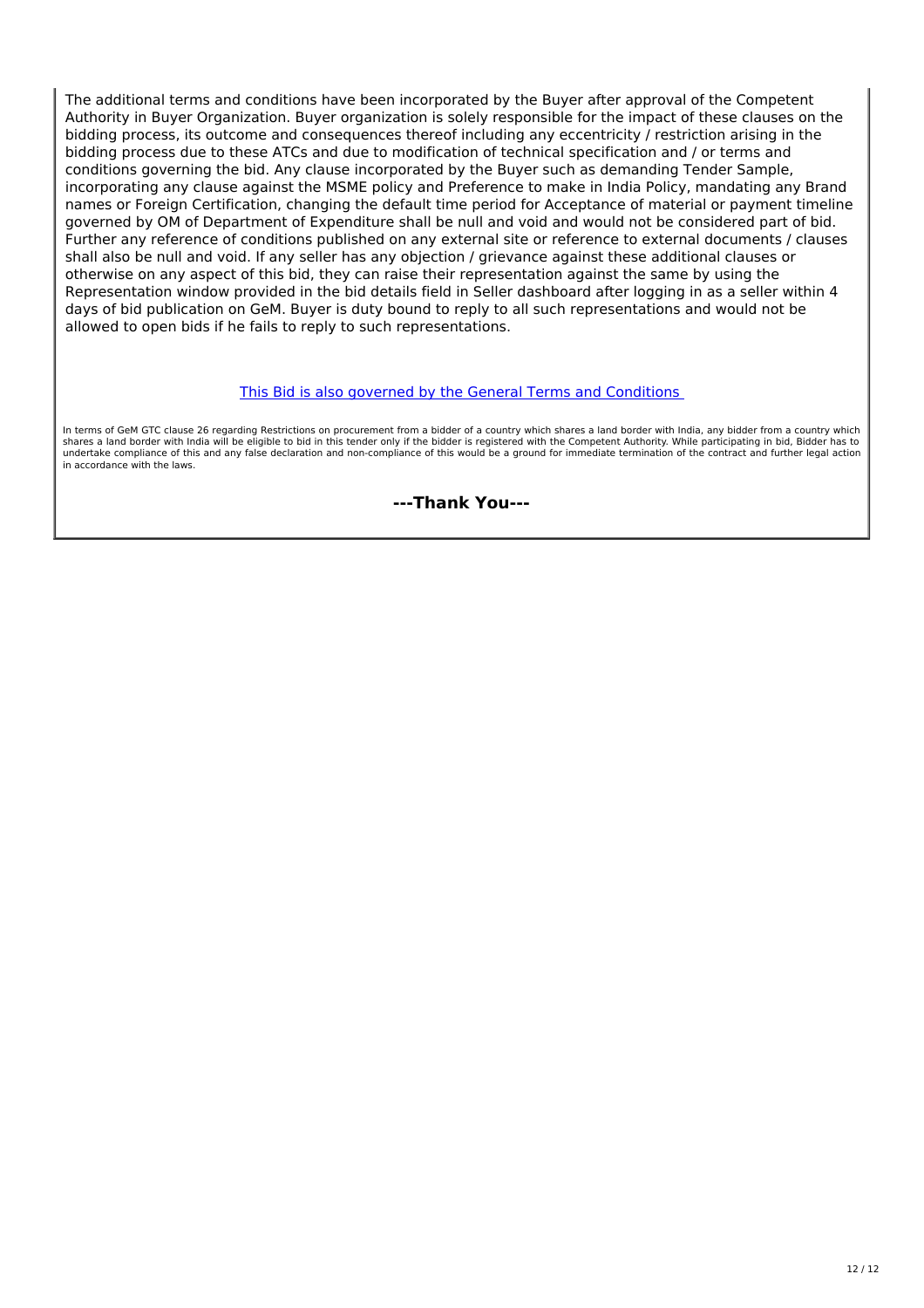

Bid Number: GEM/2022/B/1823294 Dated: 04-01-2022

**Bid Corrigendum**

GEM/2022/B/1823294-C1

Following terms and conditions supersede all existing "Buyer added Bid Specific Terms and conditions" given in the bid document or any previous corrigendum. Prospective bidders are advised to bid as per following Terms and Conditions:

# **Buyer Added Bid Specific Additional Terms and Conditions**

- 1. Availability of Service Centres: Bidder/OEM must have a Functional Service Centre in the State of each Consignee's Location in case of carry-in warranty. (Not applicable in case of goods having on-site warranty). If service center is not already there at the time of bidding, successful bidder / OEM shall have to establish one within 30 days of award of contract. Payment shall be released only after submission of documentary evidence of having Functional Service Centre.
- 2. Actual delivery (and Installation & Commissioning (if covered in scope of supply)) is to be done at following address NATIONAL BANK FOR AGRICULTURE AND RURAL DEVELOPNENT NABARD BIHAR RO 4TH & 5TH FLOOR, DAK BUNGLOW ROAD PATNA BIHAR-800001.
- 3. Bidder Turn Over Criteria: The minimum average annual financial turnover of the bidder during the last three years, ending on 31st March of the previous financial year, should be as indicated in the bid document. Documentary evidence in the form of certified Audited Balance Sheets of relevant periods or a certificate from the Chartered Accountant / Cost Accountant indicating the turnover details for the relevant period shall be uploaded with the bid. In case the date of constitution / incorporation of the bidder is less than 3 year old, the average turnover in respect of the completed financial years after the date of constitution shall be taken into account for this criteria.
- 4. Buyback for Non PFMS/Non GPA:

1. GST will apply on the value of buyback and separate invoice is to be prepared by Government buyer/Consignee for buyback items offline outside the GeM system. Vendor should work out input credit for that GST applicable on the buy back while quoting the product/services.

2. Input GST Credit consideration by seller- seller shall offer the prices in the bid by the total amount of new goods including GST- total amount of old goods quoted by the firm excluding GST. This is because GST charged by buyer on buy-back value will be available for full ITC (input tax credit) on the hands of bidder. Therefore, for the purpose of quoting in the bid and evaluation, value as quoted by the bidder (excluding any GST on buy back) as indicated in column G below will be considered.

| Excel sheet for explanation to Buyback ATC                                                                                                  |                   |                                                                                                                            |                                                             |                              |                                                                           |                                                                                                               |                                                              |  |  |
|---------------------------------------------------------------------------------------------------------------------------------------------|-------------------|----------------------------------------------------------------------------------------------------------------------------|-------------------------------------------------------------|------------------------------|---------------------------------------------------------------------------|---------------------------------------------------------------------------------------------------------------|--------------------------------------------------------------|--|--|
|                                                                                                                                             | Cost<br>οf<br>(A) | %age of GST on<br><b>Fresh Good as</b><br>S.no Fresh considered by seller<br>$ $ Good $ $ at the time of quote $ $<br>(B). | <b>GST</b><br> Amount <br><b>on</b><br>Fresh<br>Good<br>(C) | Cost of $\vert$<br>litem (D) | $ \%$ age of GST on $ $<br>Buyback (E) as fixed by<br>buyer in the<br>bid | <b>GST Amount on</b><br>Buyback items Buyback item (F) as<br>applicable at the<br>time of invoice by<br>buyer | Quote<br>of the<br><b>Bidder</b><br>$(G =$<br>${A+C-$<br>D}) |  |  |
|                                                                                                                                             | 100               | 28                                                                                                                         | 28                                                          | 20                           | 8                                                                         | 1.6                                                                                                           | 108                                                          |  |  |
| 2                                                                                                                                           | 100               | 9                                                                                                                          | 9                                                           | 20                           | 8                                                                         | 1.6                                                                                                           | 89                                                           |  |  |
| 3.                                                                                                                                          | 110               | 10                                                                                                                         | 11                                                          | 24                           |                                                                           | 1.92                                                                                                          | 97                                                           |  |  |
| Seller after the award of the GeM contract, will indicate all column A to G which will not alter their quoted<br>price indicated in Colum-G |                   |                                                                                                                            |                                                             |                              |                                                                           |                                                                                                               |                                                              |  |  |

Illustrative examples for bidders are as under for understanding of the seller.

3. Successful lowest bidder has to provide detailed cost break up of tendered items as well as buy back items separately after award of contract through email to the government buyer/consignee. 4. The seller of new item /service provider shall deposit the cost of invoiced buy back item with GST to the

buyer for allowing seller to lift up the material from the buyer/consignee premise.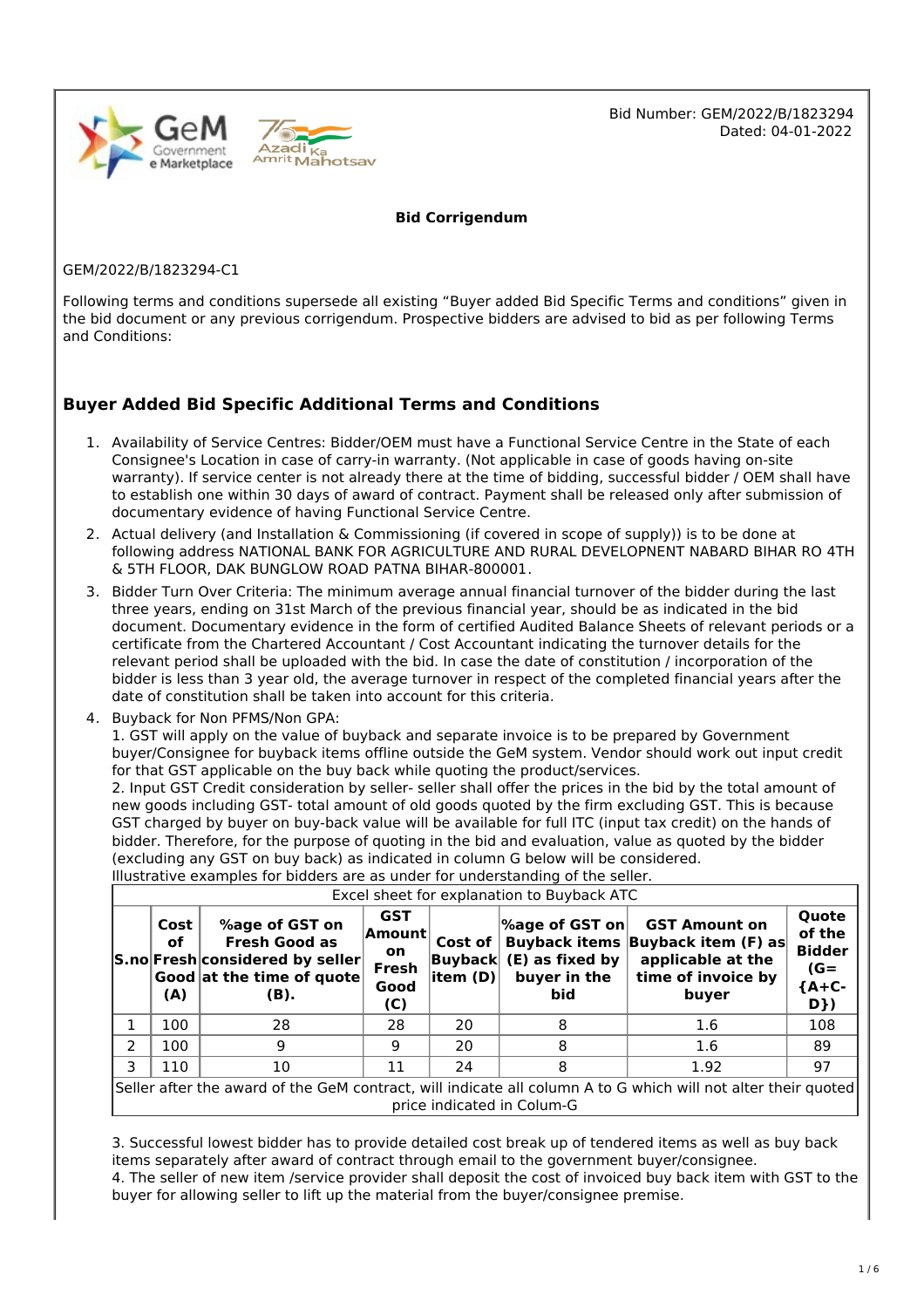5. Transportation of buy back items from buyer premises shall be arranged by the seller itself without any extra cost.

6. Government Buyer organisation /consignee will issue invoice of buy back items to the seller at the cost of buyback to be indicated to the buyer by the seller offline after receipt of order. This in no case will modify the bid in any manner.

7. The seller will be entirely responsible for the safe disposal of old items without affecting the environment in any manner as per prevailing statutory rules and Act/ law of the land.

8. The seller may visit the site and inspect the condition of buy back item in advance before quoting for the bid.

9. Receipt of payment by the buyer for Old items and invoicing by buyer will be out of GeM portal. 10. Government Buyer will upload the details of old goods along with the bid in the corrigendum with minimum price.

11. If the minimum price (Optional) is indicated and sellers of new item who are not agreeing to take back the old item at equal to or above that minimum price should not participate in the bid.

12. In case they participate into the bid and afterwards indicates the price of old goods, less than the minimum price shown by Government Buyer in corrigendum, EMD of the bidder will be forfeited.

13. Item Details Consignee wise will be indicated in the corrigendum like -

- 1. Consignee wise
- 2. Item Description
- 3. Serial Number
- 4. Model
- 5. Brand
- 6. Year of manufacturing
- 7. Purchased on
- 8. Age
- 9. Size, Rating, Designation
- 10. Quantity
- 11. Min price (Optional)
- 12. Unit
- 13. Working Guidelines (/Functional/Non-Functional)
- 14. Remarks

14. The successful bidder shall remove the old goods from the premise of the Government buyer/consignee at the time of the supply, installation and commis-sioning of fresh goods. Seller will be entitled for payment only after removal of old goods from Government buyer/consignee/user's premise and after supplying the fresh goods in terms of contract.

15. Note: This clause of ATC shall be operated by non PFMS; non GPA buyer i.e. all PSU working through their ERP and not integrated with GPA.

- 5. Bidders can also submit the EMD with Payment online through RTGS / internet banking in Beneficiary name NATIONAL BANK FOR AGRICULTURE AND RURAL DEVELOPMENT Account No. NABADMN25 IFSC Code NBRD0000002 Bank Name NABARD Branch address HEAD OFFICE MUMBAI. Bidder to indicate bid number and name of bidding entity in the transaction details field at the time of online transfer. Bidder has to upload scanned copy / proof of the Online Payment Transfer along with bid.
- 6. **Bidder financial standing:** The bidder should not be under liquidation, court receivership or similar proceedings, should not be bankrupt. Bidder to upload undertaking to this effect with bid.
- 7. Bidders shall quote only those products in the bid which are not obsolete in the market and has at least 3 years residual market life i.e. the offered product shall not be declared end-of-life by the OEM before this period.
- 8. Bidder's offer is liable to be rejected if they don't upload any of the certificates / documents sought in the Bid document, ATC and Corrigendum if any.
- 9. Bidders are advised to check applicable GST on their own before quoting. Buyer will not take any responsibility in this regards. GST reimbursement will be as per actuals or as per applicable rates (whichever is lower), subject to the maximum of quoted GST %.
- 10. Buyer Organization specific Integrity Pact shall have to be complied by all bidders. Bidders shall have to upload scanned copy of signed integrity pact as per Buyer organizations policy along with bid. Click here to view the file
- 11. **Consortium:** In case of Contracts, wherein the seller alone does not have necessary expertise, the seller can form consortium with other sellers for submission of the bid, with one of the consortium company as leader. However, each and every member of the consortium shall be equally responsible for the complete execution of the project contract. An undertaking to this effect is to be uploaded with bid.
- 12. Warranty period of the supplied products shall be as given in specifications from the date of final acceptance of goods or after completion of installation, commissioning & testing of goods (if included in the scope of supply), at consignee location. OEM Warranty certificates must be submitted by Successful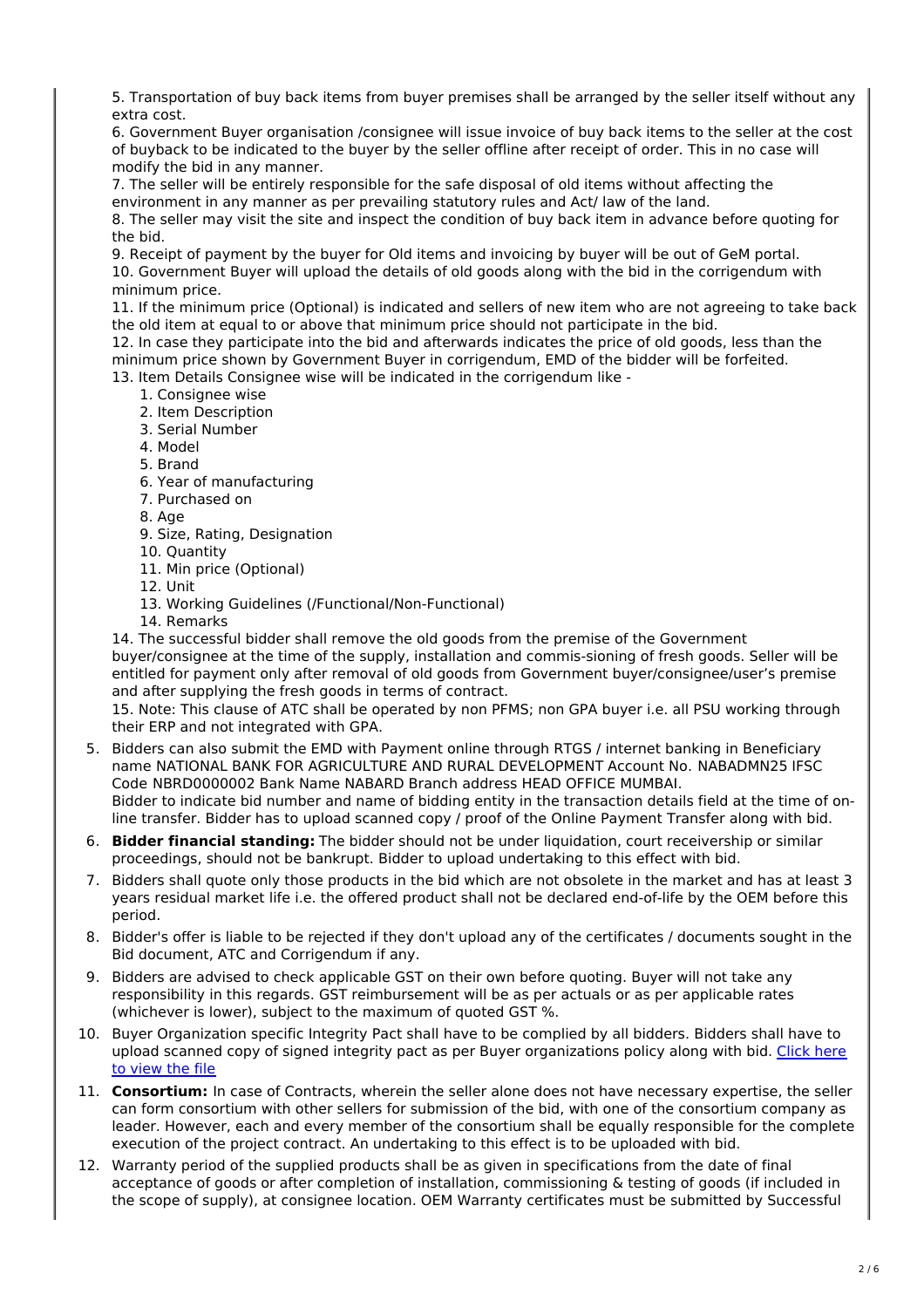Bidder at the time of delivery of Goods. The seller should guarantee the rectification of goods in case of any break down during the guarantee period. Seller should have well established Installation, Commissioning, Training, Troubleshooting and Maintenance Service group in INDIA for attending the after sales service. Details of Service Centres near consignee destinations are to be uploaded along with the bid.

- 13. Dedicated /toll Free Telephone No. for Service Support : BIDDER/OEM must have Dedicated/toll Free Telephone No. for Service Support.
- 14. Data Sheet of the product(s) offered in the bid, are to be uploaded along with the bid documents. Buyers can match and verify the Data Sheet with the product specifications offered. In case of any unexplained mismatch of technical parameters, the bid is liable for rejection.
- 15. Escalation Matrix For Service Support : Bidder/OEM must provide Escalation Matrix of Telephone Numbers for Service Support.
- 16. **End User Certificate:** Wherever Bidders are insisting for End User Certificate from the Buyer, same shall be provided in Buyer's standard format only.
- 17. Experience Criteria: The Bidder or its OEM {themselves or through reseller(s)} should have regularly, manufactured and supplied same or similar Category Products to any Central / State Govt Organization / PSU / Public Listed Company for 3 years before the bid opening date. Copies of relevant contracts to be submitted along with bid in support of having supplied some quantity during each of the year. In case of bunch bids, the primary product having highest value should meet this criterion.
- 18. For clothing and allied items, if pre-dispatch Inspection clause has been selected in the Bid, the Inspection Agency shall forward sample from the accepted lot duly identified/ sealed by it, as Reference Sample to each consignee (one reference sample per consignee) for comparing the lot received at consignee end with such reference sample. Such reference samples will be treated as part of supplied quantity from the lot and cost shall be borne by the Buyer.
- 19. For fulfilling the experience criteria any one of the following documents may be considered as valid proof for meeting the experience criteria:

a. Purchase Order copy along with Invoice(s) with self-certification by the bidder that supplies against the invoices have been executed.

b. Execution certificate by client with order value.

c. Any other document in support of order execution like Third Party Inspection release note, etc.

- 20. For hazardous chemical/item, all precautionary measure as per regulation from the point of transportation/ handling/ storage/ safety/ health/ environment to be undertaken/ specified before dispatch. During dispatch, proper symbol for the hazard/ MSDS/ Batch No./ date of manufacturing/ Gross Weight/ Net Weight/ shelf Life etc are to be written/ printed/ pasted on the body of the packing.
- 21. IMPORTED PRODUCTS: In case of imported products, OEM or Authorized Seller of OEM should have a registered office in India to provide after sales service support in India. The certificate to this effect should be submitted.
- 22. Indian suppliers of this item are not allowed to participate and/ or compete in procurement by some foreign governments. Bidders / products from such countries are not eligible / not allowed to participate in this bid in terms of clause 1 (d) of Public Procurement (Preference to Make in India) Order, 2017
- 23. Installation, Commissioning, Testing, Configuration, Training (if any which ever is applicable as per scope of supply) is to be carried out by OEM / OEM Certified resource or OEM authorised Reseller.
- 24. IT equipment shall be IPv6 ready from day one.
- 25. ISO 9001: The bidder or the OEM of the offered products must have ISO 9001 certification.
- 26. Malicious Code Certificate:

The seller should upload following certificate in the bid:-

(a) This is to certify that the Hardware and the Software being offered, as part of the contract, does not contain Embedded Malicious code that would activate procedures to :-

- (i) Inhibit the desires and designed function of the equipment.
- (ii) Cause physical damage to the user or equipment during the exploitation.

(iii) Tap information resident or transient in the equipment/network.

(b) The firm will be considered to be in breach of the procurement contract, in case physical damage, loss of information or infringements related to copyright and Intellectual Property Right (IPRs) are caused due to activation of any such malicious code in embedded software.

- 27. Material Test Certificate Should Be Sent Along with The Supply. The Material Will Be Checked by Buyer's Lab & the Results of the Lab will be the Sole Criteria for Acceptance of the Item.
- 28. **Non return of Hard Disk:** As per Buyer organization's Security Policy,Faulty Hard Disk of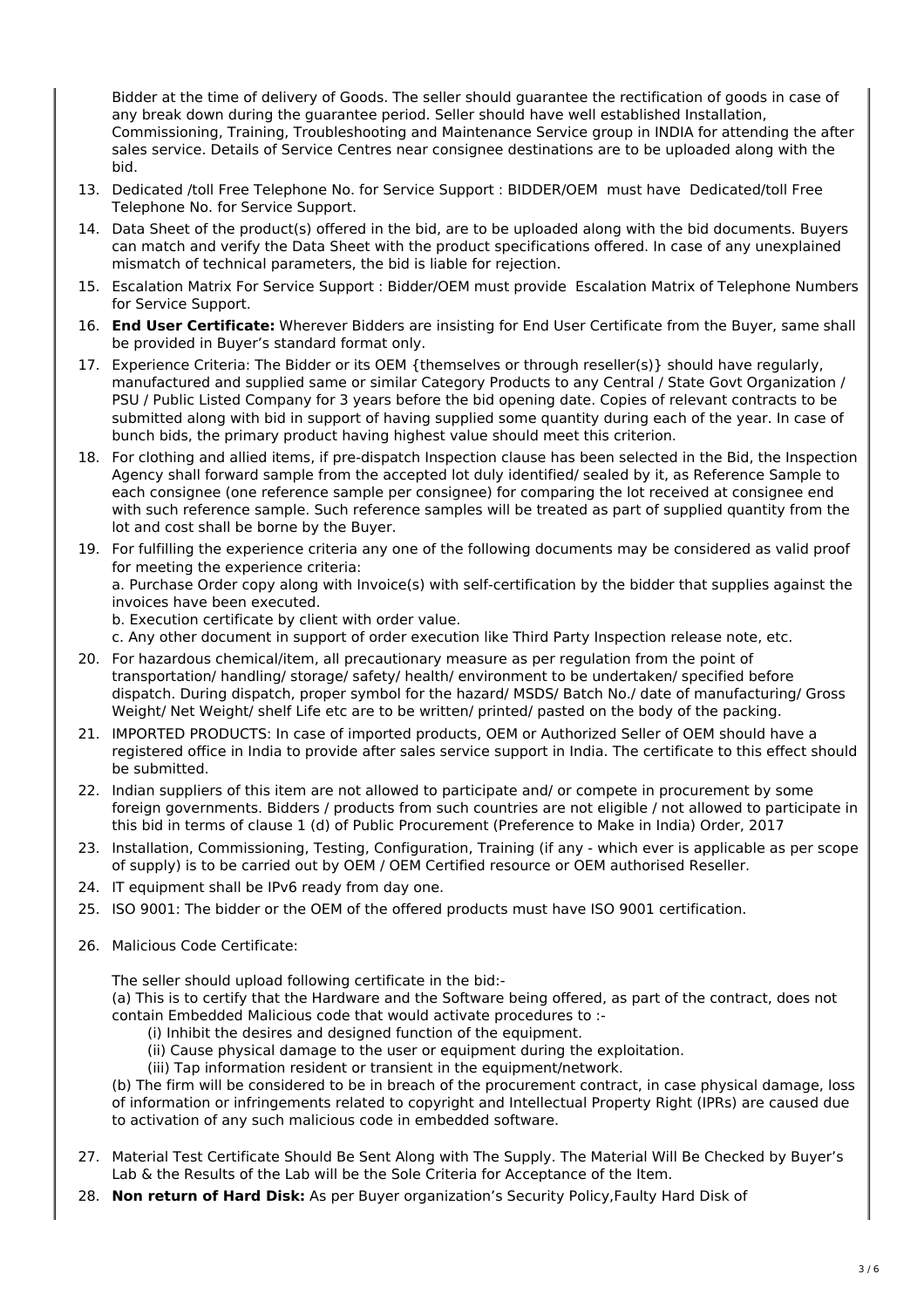Servers/Desktop Computers/ Laptops etc. will not be returned back to the OEM/supplier against warranty replacement.

- 29. **NET WORTH:** Net Worth of the OEM should be positive as per the last audited financial statement.
- 30. OPTION CLAUSE: The Purchaser reserves the right to increase or decrease the quantity to be ordered up to 25 percent of bid quantity at the time of placement of contract. The purchaser also reserves the right to increase the ordered quantity by up to 25% of the contracted quantity during the currency of the contract at the contracted rates. Bidders are bound to accept the orders accordingly.
- 31. OEM Turn Over Criteria: The minimum average annual financial turnover of the OEM of the offered product during the last three years, ending on 31st March of the previous financial year, should be as indicated in the bid document. Documentary evidence in the form of certified Audited Balance Sheets of relevant periods or a certificate from the Chartered Accountant / Cost Accountant indicating the turnover details for the relevant period shall be uploaded with the bid. In case the date of constitution / incorporation of the OEM is less than 3 year old, the average turnover in respect of the completed financial years after the date of constitution shall be taken into account for this criteria. In case of bunch bids, the OEM of CATEGORY RELATED TO primary product having highest bid value should meet this criterion.
- 32. Over and above the normal Warranty terms as per GeM GTC, the successful bidder / OEM shall have to provide Comprehensive Warranty during the entire Standard warranty period as per contract. : The comprehensive warranty shall be covering the following scope All Parts (Upload an undertaking with the bid confirming compliance by the bidder if Bidder is taking onus of this compliance. In case OEM is taking onus of this compliance, OEM undertaking is to be uploaded along with Bidder undertaking)
- 33. Procurement under this bid is reserved for purchase from Micro and Small Enterprises whose credentials are validated online through Udyog Aadhaar for that product category. If the bidder wants to avail the reservation benefit, the bidder must be the manufacturer of the offered product in case of bid for supply of goods. Traders are excluded from the purview of Public Procurement Policy for Micro and Small Enterprises. In respect of bid for Services, the bidder must be the Service provider of the offered Service. Relevant documentary evidence in this regard shall be uploaded along with the bid in respect of the offered product or service.
- 34. Procurement under this bid is reserved for purchase from Micro and Small Enterprises from the State of Bid Inviting Authority whose credentials are validated online through Udyog Aadhaar for that product category. If the bidder wants to avail the reservation benefit, the bidder must be the manufacturer of the offered product in case of bid for supply of goods. Traders are excluded from the purview of Public Procurement Policy for Micro and Small Enterprises. In respect of bid for Services, the bidder must be the Service provider of the offered Service. Relevant documentary evidence in this regard shall be uploaded along with the bid in respect of the offered product or service.
- 35. Purchase preference to Micro and Small Enterprises (MSEs) from the State of Bid Inviting Authority : Purchase preference will be given to MSEs as Micro and Small Enterprises from the State of Bid inviting Authority whose credentials are validated online through Udyog Aadhaar for that product category. If the bidder wants to avail the Purchase preference, the bidder must be the manufacturer of the offered product in case of bid for supply of goods. Traders are excluded from the purview of Public Procurement Policy for Micro and Small Enterprises. In respect of bid for Services, the bidder must be the Service provider of the offered Service. Relevant documentary evidence in this regard shall be uploaded along with the bid in respect of the offered product or service. If L-1 is not an MSE and MSE Seller (s) has/have quoted price within L-1+ 5 % of margin of purchase preference /price band defined in relevant policy, such Seller shall be given opportunity to match L-1 price and contract will be awarded for percentage of 5% of total value as defined/ decided in relevant policy.
- 36. Purchase preference to Micro and Small Enterprises (MSEs): Purchase preference will be given to MSEs as defined in Public Procurement Policy for Micro and Small Enterprises (MSEs) Order, 2012 dated 23.03.2012 issued by Ministry of Micro, Small and Medium Enterprises and its subsequent Orders/Notifications issued by concerned Ministry. If the bidder wants to avail the Purchase preference, the bidder must be the manufacturer of the offered product in case of bid for supply of goods. Traders are excluded from the purview of Public Procurement Policy for Micro and Small Enterprises. In respect of bid for Services, the bidder must be the Service provider of the offered Service. Relevant documentary evidence in this regard shall be uploaded along with the bid in respect of the offered product or service. If L-1 is not an MSE and MSE Seller (s) has/have quoted price within L-1+ 15% of margin of purchase preference /price band defined in relevant policy, such Seller shall be given opportunity to match L-1 price and contract will be awarded for percentage of 5% of total value.
- 37. **Pre-dispatch inspection at Seller premises (Fee/Charges to be borne by the BUYER):**Before dispatch, the goods will be inspected by Buyer / Consignee or their Authorized Representative or by Nominated External Inspection Agency (independently or jointly with Buyer or Consignee as decided by the Buyer) at Seller premises (or at designated place for inspection as declared / communicated by the seller) for their compliance to the contract specifications. Fee/Charges taken by the External inspection Agency and any external laboratories testing charges shall be borne by the Buyer. For in-house testing,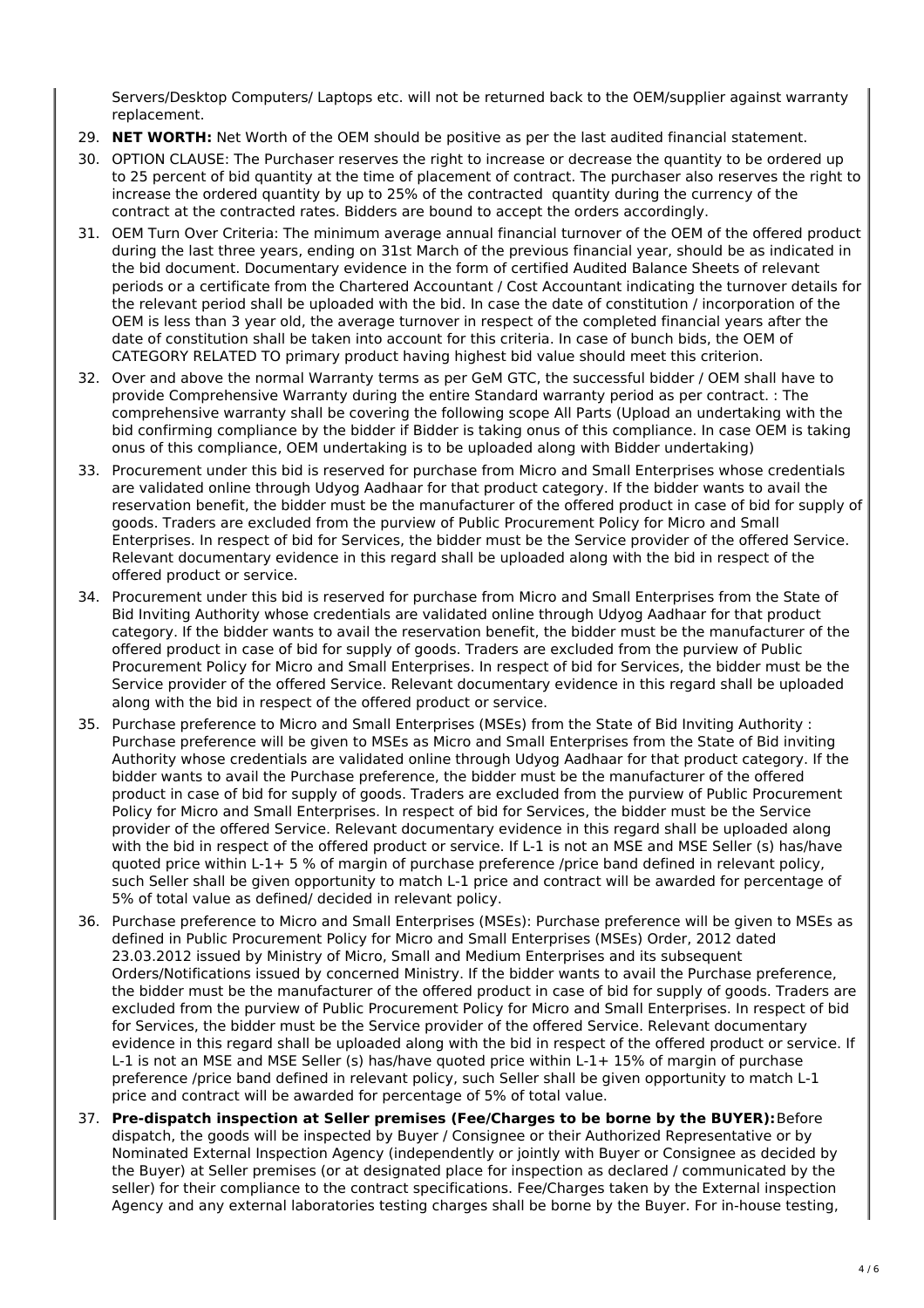the Sellers will provide necessary facilities free of cost. Seller shall notify the Buyer through e-mail about readiness of goods for pre-dispatch inspection and Buyer will notify the Seller about the Authorized Representative/ Nominated External Inspection Agency and the date for testing. The goods would be dispatched to consignee only after clearance in pre-dispatch inspection. Consignee's right of rejection as per GTC in respect of the goods finally received at his location shall in no way be limited or waived by reason of the goods having previously been inspected, tested and passed by Buyer/ Consignee or its Nominated External Inspection Agency prior to the goods' shipment. While bidding, the sellers should take into account 7 days for inspection from the date of email offering the goods for inspection. Any delay in inspection beyond 7 days shall be on the part of the buyer and shall be regularised without Liquidated Damages.

When there is requirement of submission the advance sample, the seller shall inform the buyer promptly through emails about the date of submission of sample to the buyer nominated Inspection agency.

- 38. Products supplied shall be nontoxic and harmless to health. In the case of toxic materials, Material Safety Data Sheet may be furnished along with the material.
- 39. Scope of supply (Bid price to include all cost components) : Supply Installation Testing Commissioning of Goods and Training of operators and providing Statutory Clearances required (if any)
- 40. Successful Bidder can submit the Performance Security in the form of Payment online through RTGS / internet banking also (besides PBG which is allowed as per GeM GTC). On-line payment shall be in Beneficiary name NATIONAL BANK FOR AGRICULTURE AND RURAL DEVELOPMENT Account No. NABADMN25 IFSC Code NBRD0000002 Bank Name NABARD Branch address HEAD OFFICE MUMBAI. Successful Bidder to indicate Contract number and name of Seller entity in the transaction details field at the time of on-line transfer. Bidder has to upload scanned copy / proof of the Online Payment Transfer in place of PBG within 15 days of award of contract.
- 41. Successful bidder will have to ensure that adequate number of dedicated technical service personals / engineers are designated / deployed for attending to the Service Request in a time bound manner and for ensuring Timely Servicing / rectification of defects during warranty period, as per Service level agreement indicated in the relevant clause of the bid.
- 42. Supplier shall ensure that the Invoice is raised in the name of Consignee with GSTIN of Consignee only.
- 43. **Shelf Life:** The Product to be supplied must have minimum 5 YEARS Shelf Life. On the date of supply, minimum 5 usable shelf life should be available / balance.
- 44. Timely Servicing / rectification of defects during warranty period: After having been notified of the defects / service requirement during warranty period, Seller has to complete the required Service / Rectification within 3 days time limit. If the Seller fails to complete service / rectification with defined time limit, a penalty of 0.5% of Unit Price of the product shall be charged as penalty for each week of delay from the seller. Seller can deposit the penalty with the Buyer directly else the Buyer shall have a right to recover all such penalty amount from the Performance Security (PBG).Cumulative Penalty cannot exceed more than 10% of the total contract value after which the Buyer shall have the right to get the service / rectification done from alternate sources at the risk and cost of the Seller besides forfeiture of PBG. Seller shall be liable to re-imberse the cost of such service / rectification to the Buyer.
- 45. The Bidder / OEM {themselves or through reseller(s)}, should have executed project for supply and installation / commissioning of same or similar Category Products during preceding 3 financial years (i.e. current year and three previous financial years) as on opening of bid, as per following criteria:

(i) Single order of at least 35% of estimated bid value; or

(ii) Two orders of at least 20% each of estimated bid value; or

(iii) Three orders of at least 15% each of estimated bid value.

Satisfactory Performance certificate issued by respective Buyer Organization for the above Orders should be uploaded with bid. In case of bunch bids, the Category related to primary product having highest bid value should meet this criterion

46. 1. The Seller shall not assign the Contract in whole or part without obtaining the prior written consent of buyer.

2. The Seller shall not sub-contract the Contract in whole or part to any entity without obtaining the prior written consent of buyer.

3. The Seller shall, notwithstanding the consent and assignment/sub-contract, remain jointly and severally liable and responsible to buyer together with the assignee/ sub-contractor, for and in respect of the due performance of the Contract and the Sellers obligations there under.

- 47. The seller is required to print logo as per buyer's requirement.
- 48. **Upload Manufacturer authorization:** Wherever Authorised Distributors are submitting the bid, Manufacturers Authorisation Form (MAF)/Certificate with OEM details such as name, designation, address, e-mail Id and Phone No. required to be furnished along with the bid.
- 49. WORLD BANK TERMS AND CONDITIONS: Special Terms and Conditions as defined by world bank at click